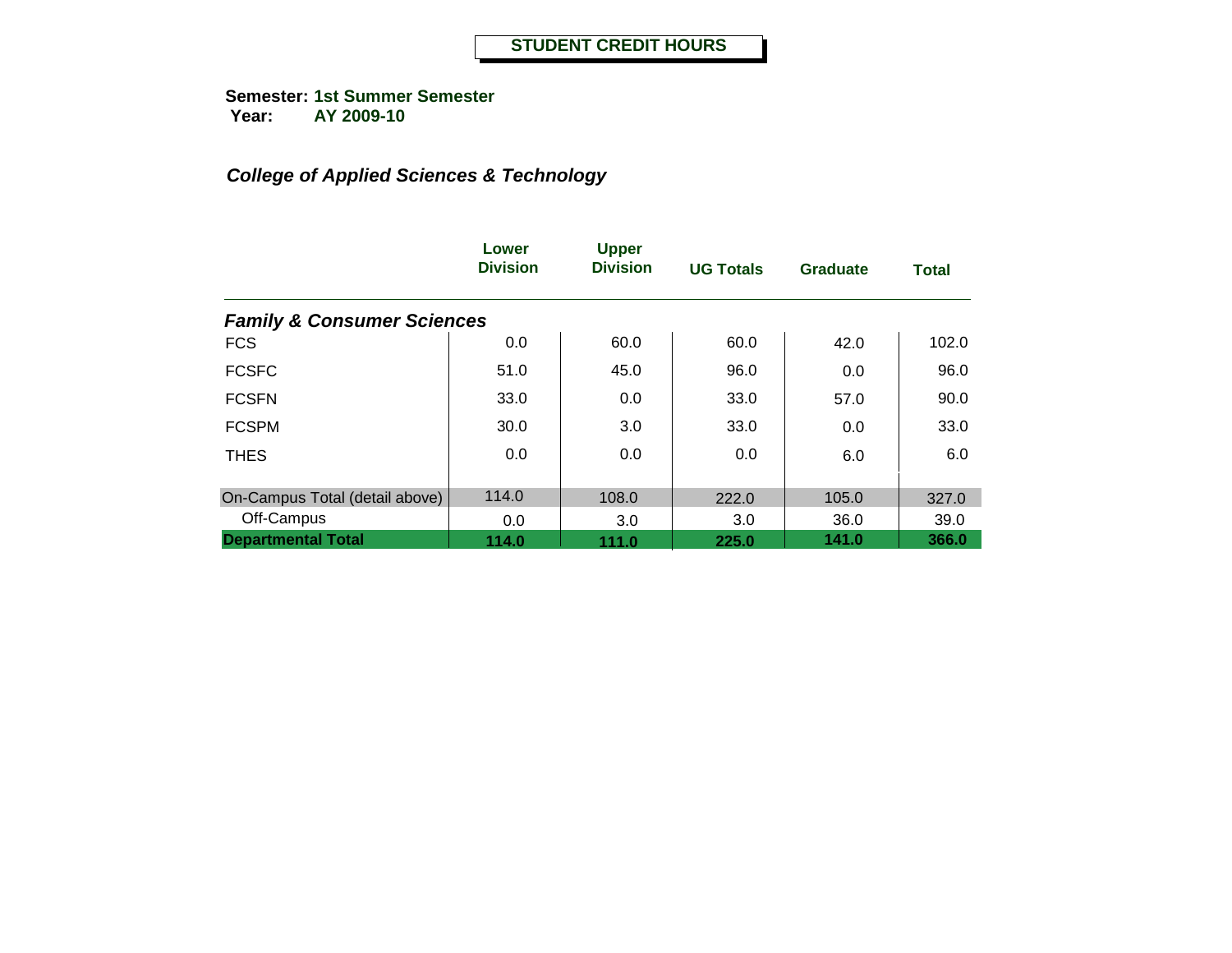|                                | Lower<br><b>Division</b> | <b>Upper</b><br><b>Division</b> | <b>UG Totals</b> | Graduate | <b>Total</b> |
|--------------------------------|--------------------------|---------------------------------|------------------|----------|--------------|
| <b>Technology</b>              |                          |                                 |                  |          |              |
| <b>ITGRA</b>                   | 21.0                     | 0.0                             | 21.0             | 0.0      | 21.0         |
| On-Campus Total (detail above) | 21.0                     | 0.0                             | 21.0             | 0.0      | 21.0         |
| Off-Campus                     | 0.0                      | 24.0                            | 24.0             | 162.0    | 186.0        |
| <b>Departmental Total</b>      | 21.0                     | 24.0                            | 45.0             | 162.0    | 207.0        |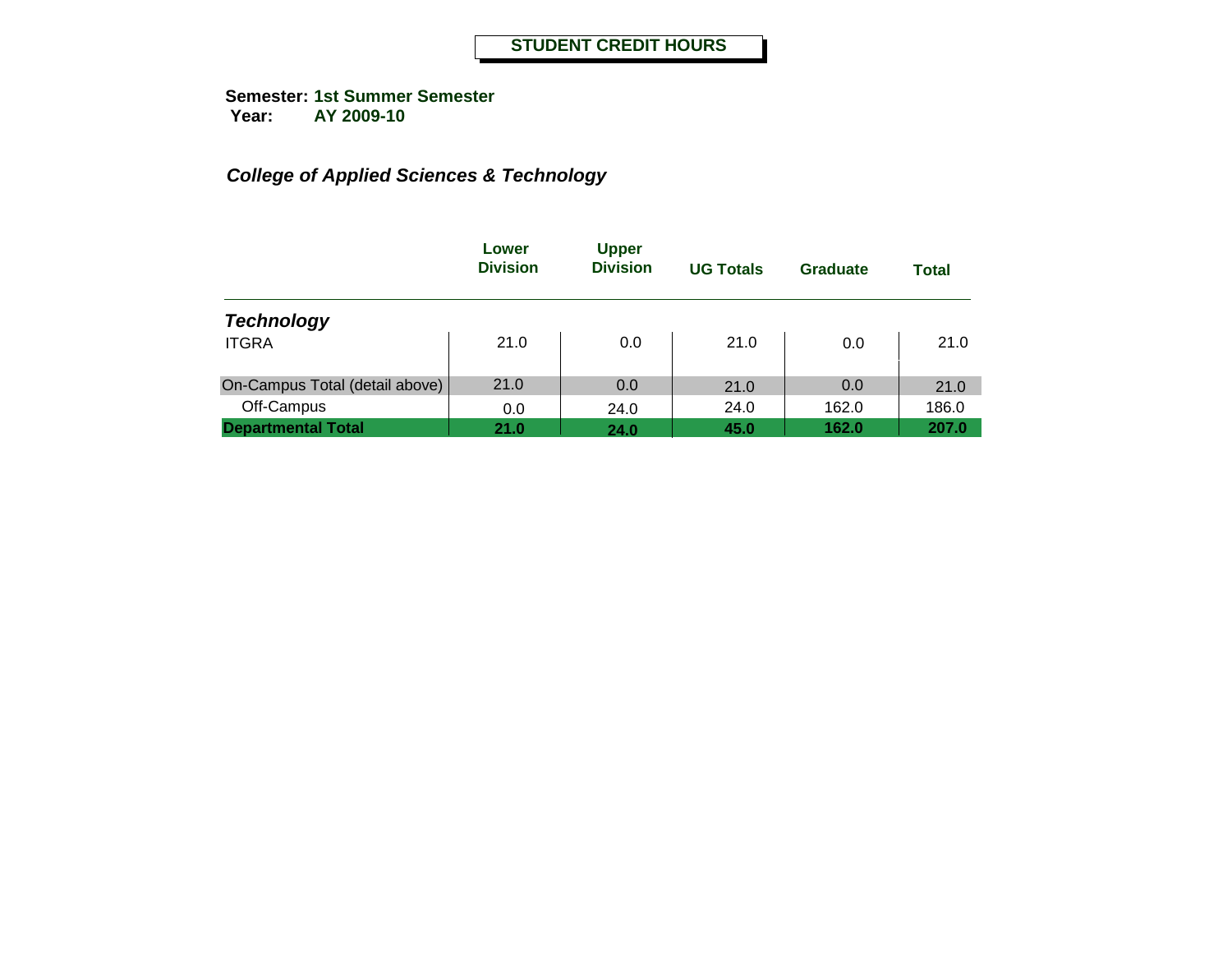|                                | Lower<br><b>Division</b> | <b>Upper</b><br><b>Division</b> | <b>UG Totals</b> | Graduate | <b>Total</b> |
|--------------------------------|--------------------------|---------------------------------|------------------|----------|--------------|
| <b>Nursing</b>                 |                          |                                 |                  |          |              |
| <b>NUR</b>                     | 76.0                     | 0.0                             | 76.0             | 0.0      | 76.0         |
| On-Campus Total (detail above) | 76.0                     | 0.0                             | 76.0             | 0.0      | 76.0         |
| Off-Campus                     | 54.0                     | 0.0                             | 54.0             | 0.0      | 54.0         |
| <b>Departmental Total</b>      | 130.0                    | 0.0                             | 130.0            | 0.0      | 130.0        |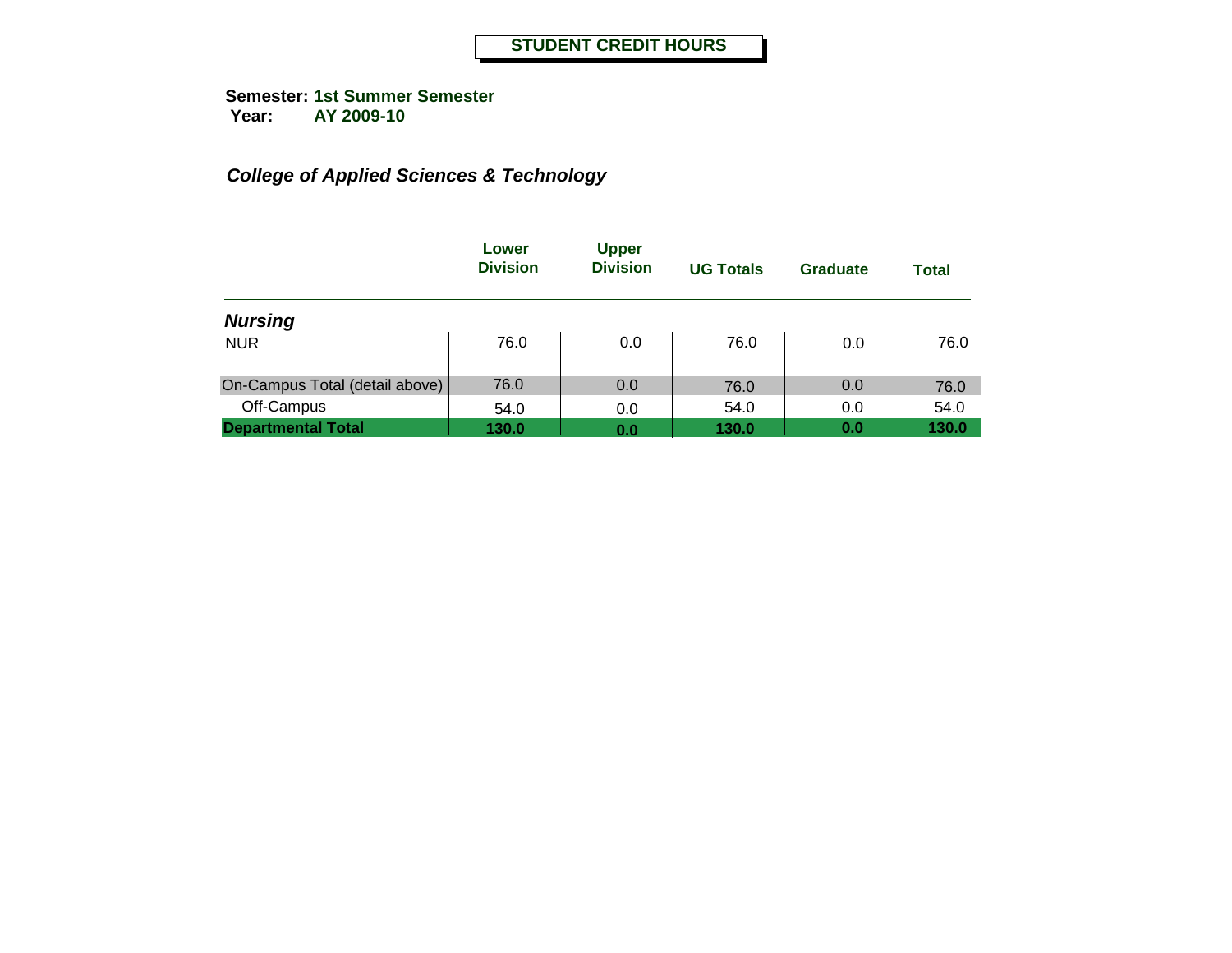**Semester: 1st Summer Semester Year: AY 2009-10**

|                                | Lower<br><b>Division</b> | <b>Upper</b><br><b>Division</b> | <b>UG Totals</b> | <b>Graduate</b> | <b>Total</b> |
|--------------------------------|--------------------------|---------------------------------|------------------|-----------------|--------------|
| <b>Physical Education</b>      |                          |                                 |                  |                 |              |
| AT                             | 0.0                      | 30.0                            | 30.0             | 0.0             | 30.0         |
| <b>EXSCI</b>                   | 123.0                    | 48.0                            | 171.0            | 36.0            | 207.0        |
| <b>PEP</b>                     | 62.0                     | 21.0                            | 83.0             | 0.0             | 83.0         |
| <b>PFW</b>                     | 244.0                    | 0.0                             | 244.0            | 0.0             | 244.0        |
| <b>SPTAD</b>                   | 0.0                      | 33.0                            | 33.0             | 0.0             | 33.0         |
|                                |                          |                                 |                  |                 |              |
| On-Campus Total (detail above) | 429.0                    | 132.0                           | 561.0            | 36.0            | 597.0        |
| Off-Campus                     | 0.0                      | 0.0                             | 0.0              | 0.0             | 0.0          |
| <b>Departmental Total</b>      | 429.0                    | 132.0                           | 561.0            | 36.0            | 597.0        |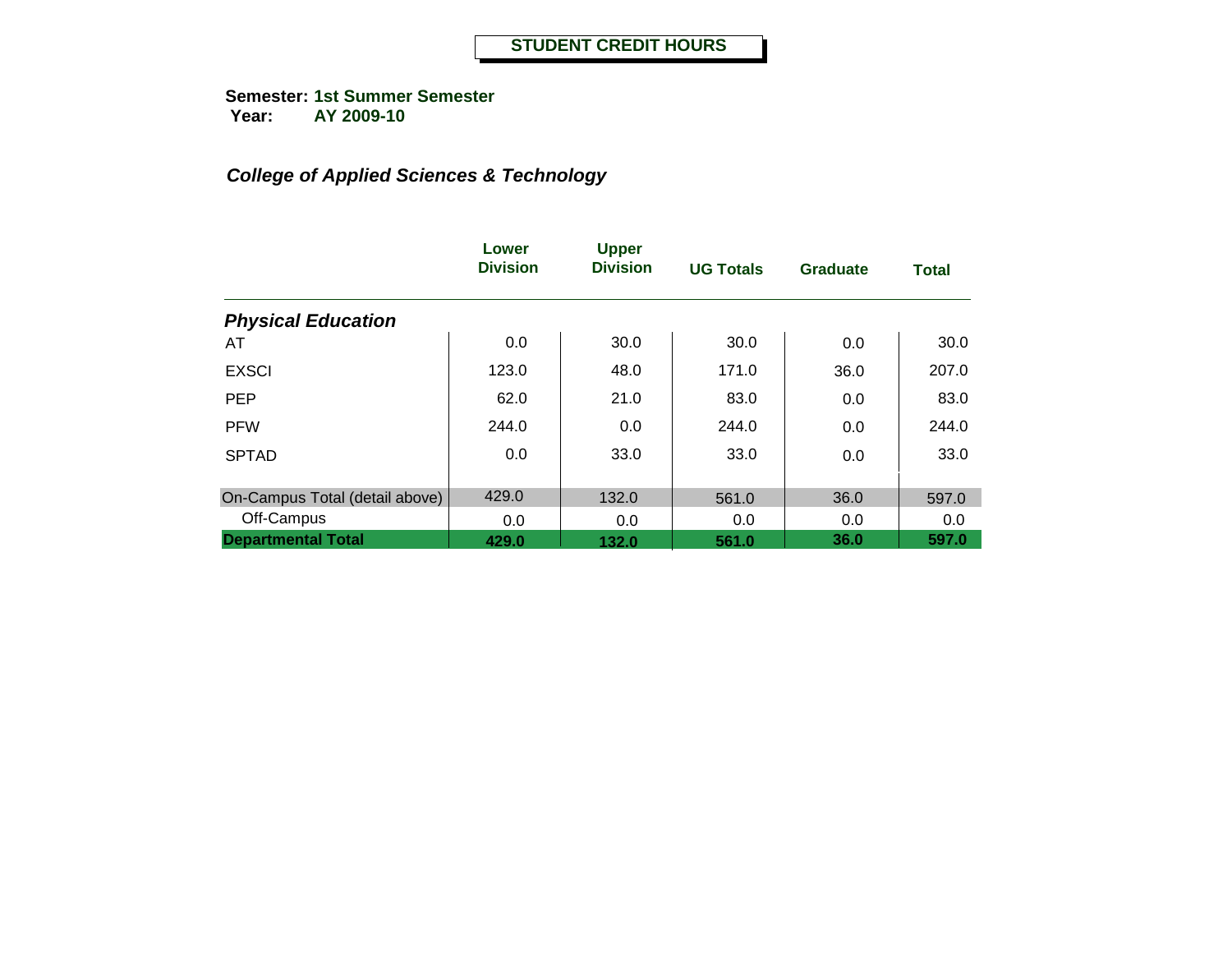## *College of Architecture & Planning*

|                                | Lower<br><b>Division</b> | <b>Upper</b><br><b>Division</b> | <b>UG Totals</b> | <b>Graduate</b> | <b>Total</b> |
|--------------------------------|--------------------------|---------------------------------|------------------|-----------------|--------------|
| <b>Architecture</b>            |                          |                                 |                  |                 |              |
| <b>ARCH</b>                    | 0.0                      | 24.0                            | 24.0             | 12.0            | 36.0         |
| CAP                            | 48.0                     | 0.0                             | 48.0             | 0.0             | 48.0         |
| On-Campus Total (detail above) | 48.0                     | 24.0                            | 72.0             | 12.0            | 84.0         |
| Off-Campus                     | 0.0                      | 42.0                            | 42.0             | 40.0            | 82.0         |
| <b>Departmental Total</b>      | 48.0                     | 66.0                            | 114.0            | 52.0            | 166.0        |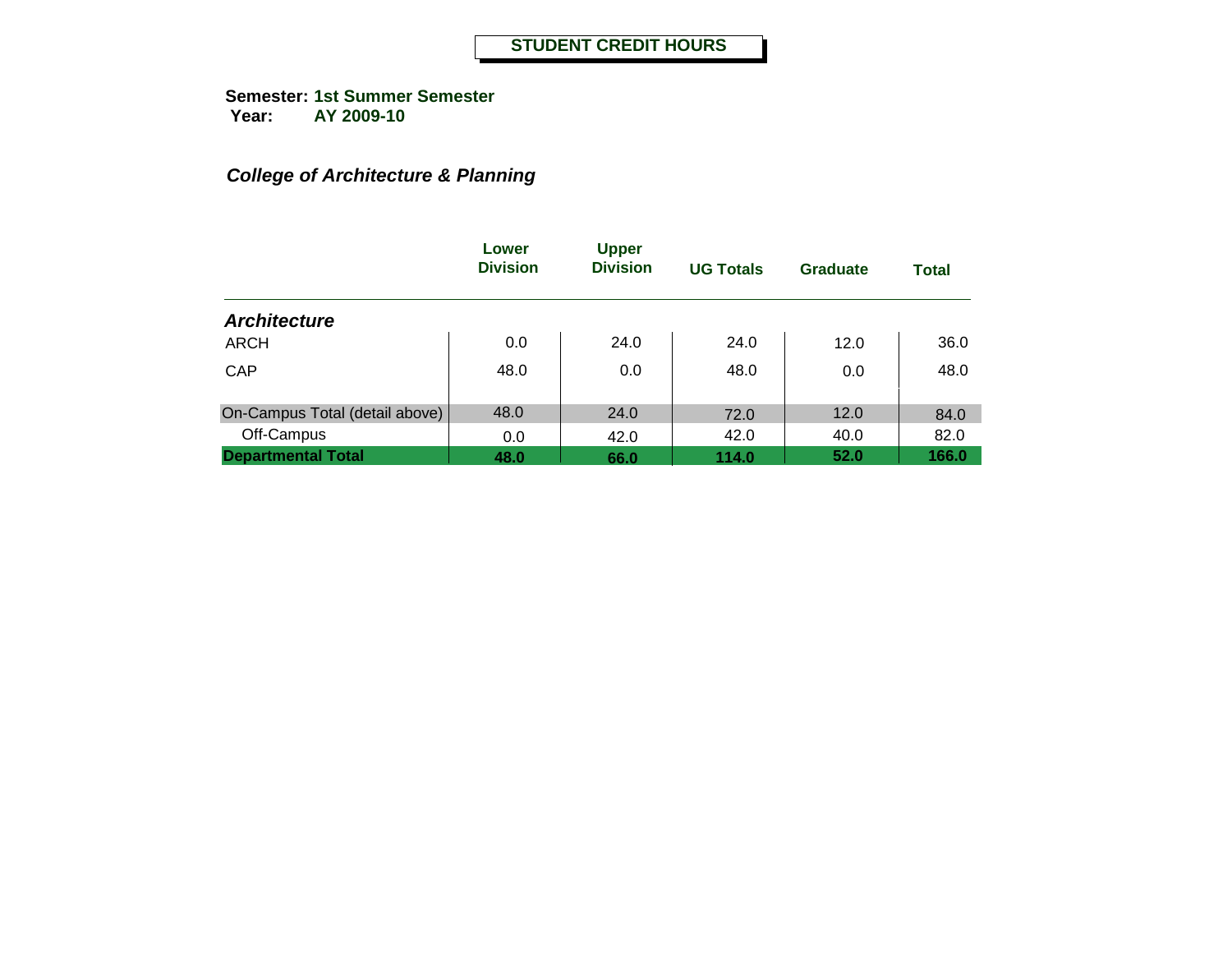## *College of Architecture & Planning*

|                                | Lower<br><b>Division</b> | <b>Upper</b><br><b>Division</b> | <b>UG Totals</b> | Graduate | Total |
|--------------------------------|--------------------------|---------------------------------|------------------|----------|-------|
| <b>Landscape Architecture</b>  |                          |                                 |                  |          |       |
| <b>CAP</b>                     | 32.0                     | 0.0                             | 32.0             | 0.0      | 32.0  |
| On-Campus Total (detail above) | 32.0                     | 0.0                             | 32.0             | 0.0      | 32.0  |
| Off-Campus                     | 0.0                      | 0.0                             | 0.0              | 0.0      | 0.0   |
| <b>Departmental Total</b>      | 32.0                     | 0.0                             | 32.0             | 0.0      | 32.0  |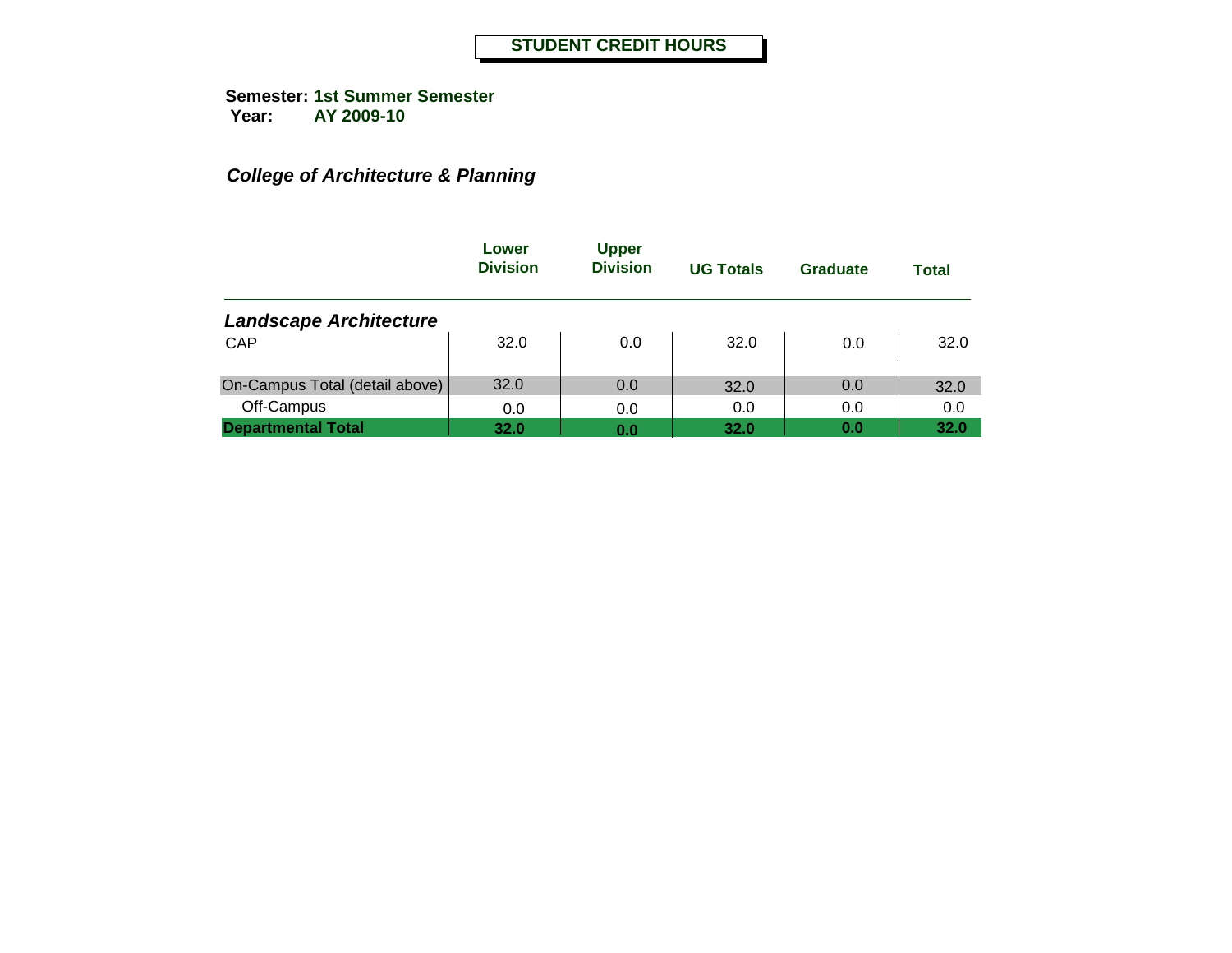**Semester: 1st Summer Semester Year: AY 2009-10**

|                                | Lower<br><b>Division</b> | <b>Upper</b><br><b>Division</b> | <b>UG Totals</b> | Graduate | <b>Total</b> |
|--------------------------------|--------------------------|---------------------------------|------------------|----------|--------------|
| <b>Accounting</b>              |                          |                                 |                  |          |              |
| <b>ACC</b>                     | 147.0                    | 258.0                           | 405.0            | 75.0     | 480.0        |
| On-Campus Total (detail above) | 147.0                    | 258.0                           | 405.0            | 75.0     | 480.0        |
| Off-Campus                     | 0.0                      | 0.0                             | 0.0              | 0.0      | 0.0          |
| <b>Departmental Total</b>      | 147.0                    | 258.0                           | 405.0            | 75.0     | 480.0        |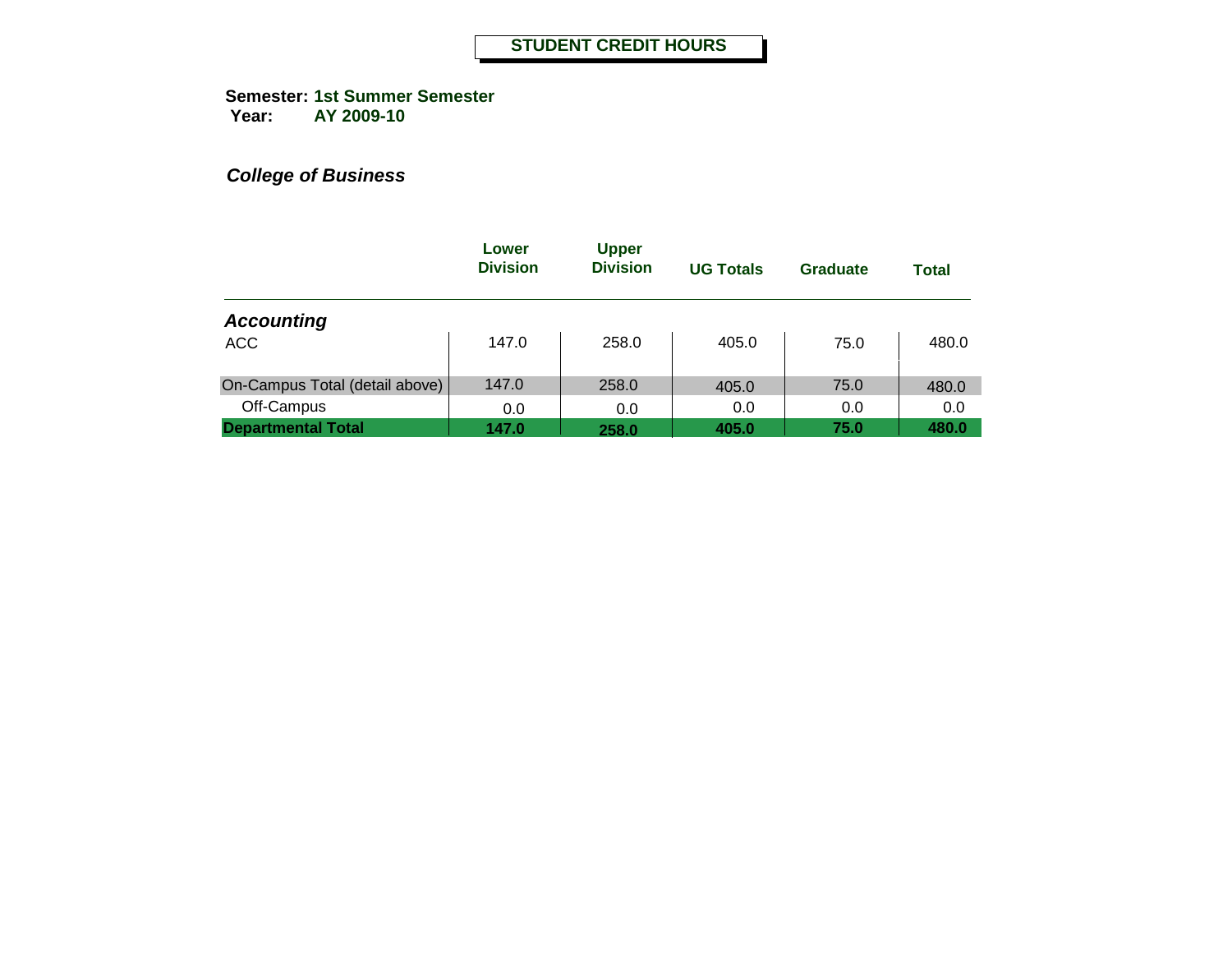**Semester: 1st Summer Semester Year: AY 2009-10**

|                                | Lower<br><b>Division</b> | <b>Upper</b><br><b>Division</b> | <b>UG Totals</b> | <b>Graduate</b> | <b>Total</b> |
|--------------------------------|--------------------------|---------------------------------|------------------|-----------------|--------------|
| <b>Economics</b>               |                          |                                 |                  |                 |              |
| <b>ECON</b>                    | 312.0                    | 15.0                            | 327.0            | 0.0             | 327.0        |
| On-Campus Total (detail above) | 312.0                    | 15.0                            | 327.0            | 0.0             | 327.0        |
| Off-Campus                     | 0.0                      | 0.0                             | 0.0              | 0.0             | 0.0          |
| <b>Departmental Total</b>      | 312.0                    | 15.0                            | 327.0            | 0.0             | 327.0        |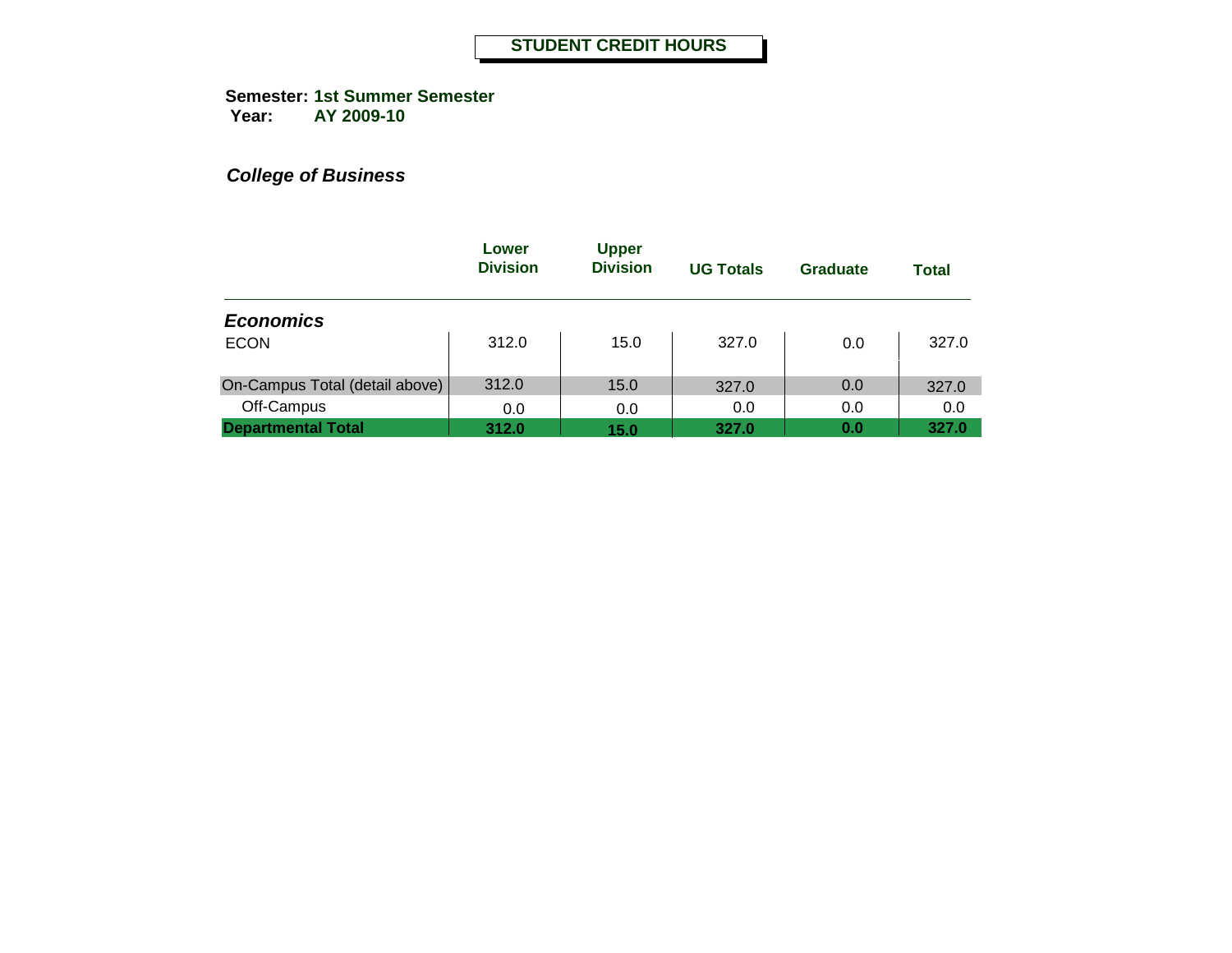**Semester: 1st Summer Semester Year: AY 2009-10**

|                                | Lower<br><b>Division</b> | <b>Upper</b><br><b>Division</b> | <b>UG Totals</b> | Graduate | <b>Total</b> |
|--------------------------------|--------------------------|---------------------------------|------------------|----------|--------------|
| <b>Finance</b>                 |                          |                                 |                  |          |              |
| BL                             | 57.0                     | 0.0                             | 57.0             | 0.0      | 57.0         |
| <b>FIN</b>                     | 0.0                      | 150.0                           | 150.0            | 48.0     | 198.0        |
| RMI                            | 27.0                     | 6.0                             | 33.0             | 0.0      | 33.0         |
|                                |                          |                                 |                  |          |              |
| On-Campus Total (detail above) | 84.0                     | 156.0                           | 240.0            | 48.0     | 288.0        |
| Off-Campus                     | 21.0                     | 15.0                            | 36.0             | 0.0      | 36.0         |
| <b>Departmental Total</b>      | 105.0                    | 171.0                           | 276.0            | 48.0     | 324.0        |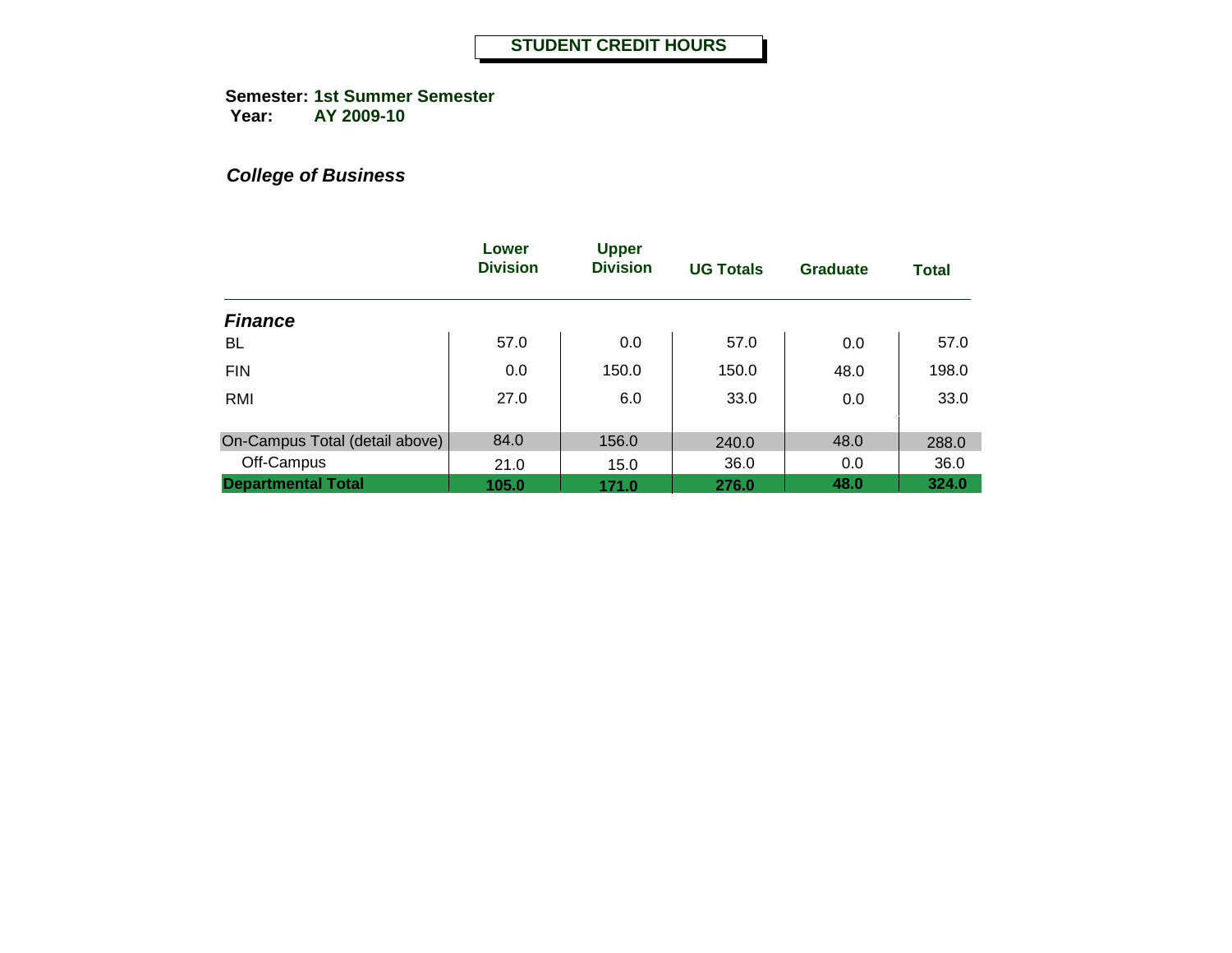**Semester: 1st Summer Semester Year: AY 2009-10**

|                                     | Lower<br><b>Division</b> | <b>Upper</b><br><b>Division</b> | <b>UG Totals</b> | <b>Graduate</b> | <b>Total</b> |
|-------------------------------------|--------------------------|---------------------------------|------------------|-----------------|--------------|
| <b>Info Systems &amp; Oper Mgmt</b> |                          |                                 |                  |                 |              |
| <b>ISOM</b>                         | 162.0                    | 168.0                           | 330.0            | 0.0             | 330.0        |
| <b>MBA</b>                          | 0.0                      | 0.0                             | 0.0              | 60.0            | 60.0         |
| On-Campus Total (detail above)      | 162.0                    | 168.0                           | 330.0            | 60.0            | 390.0        |
| Off-Campus                          | 0.0                      | 0.0                             | 0.0              | 36.0            | 36.0         |
| <b>Departmental Total</b>           | 162.0                    | 168.0                           | 330.0            | 96.0            | 426.0        |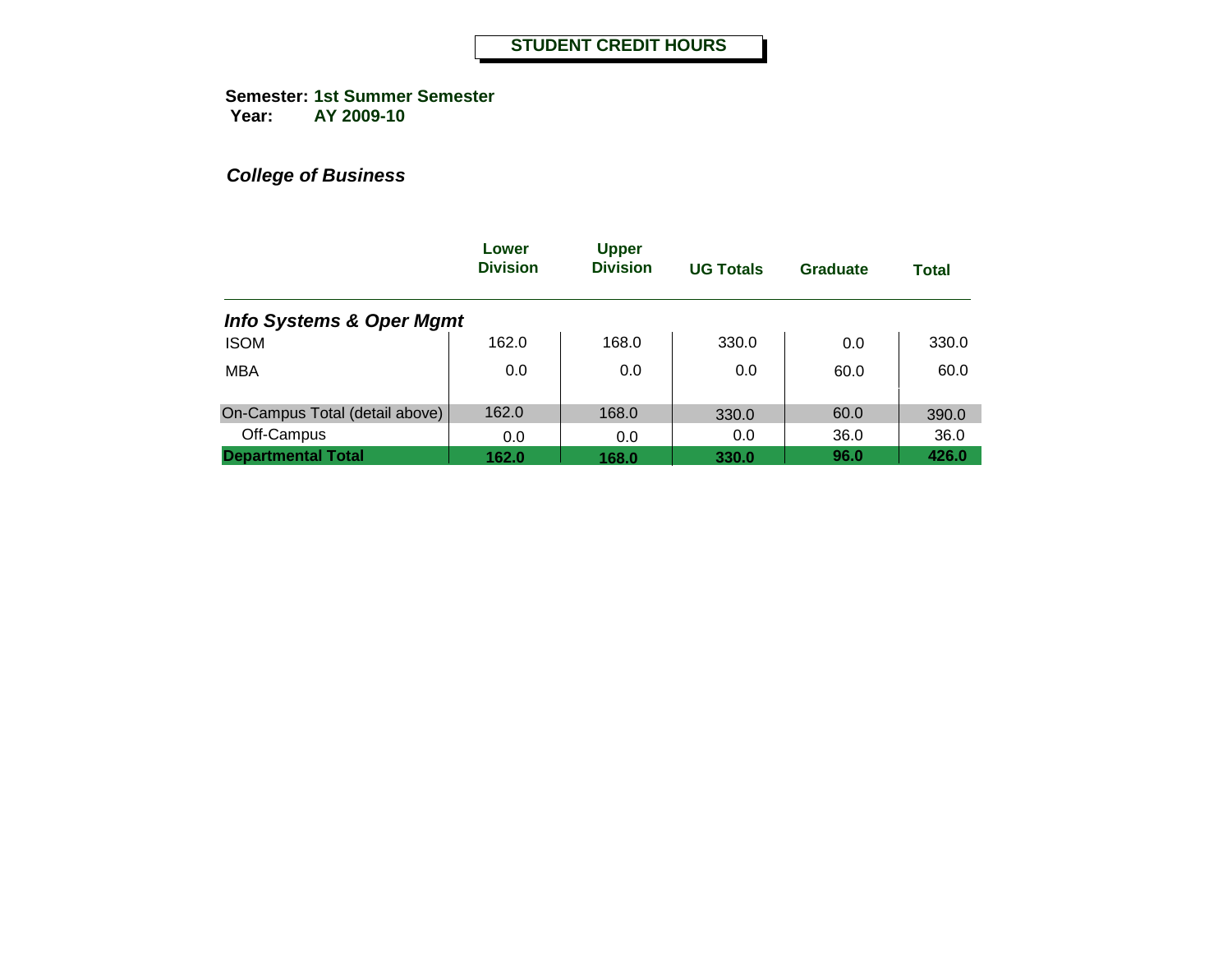**Semester: 1st Summer Semester Year: AY 2009-10**

|                                   | Lower<br><b>Division</b> | <b>Upper</b><br><b>Division</b> | <b>UG Totals</b> | Graduate | <b>Total</b> |
|-----------------------------------|--------------------------|---------------------------------|------------------|----------|--------------|
| <b>Marketing &amp; Management</b> |                          |                                 |                  |          |              |
| <b>MGT</b>                        | 0.0                      | 246.0                           | 246.0            | 3.0      | 249.0        |
| <b>MKG</b>                        | 0.0                      | 294.0                           | 294.0            | 0.0      | 294.0        |
| On-Campus Total (detail above)    | 0.0                      | 540.0                           | 540.0            | 3.0      | 543.0        |
| Off-Campus                        | 0.0                      | 24.0                            | 24.0             | 0.0      | 24.0         |
| <b>Departmental Total</b>         | 0.0                      | 564.0                           | 564.0            | 3.0      | 567.0        |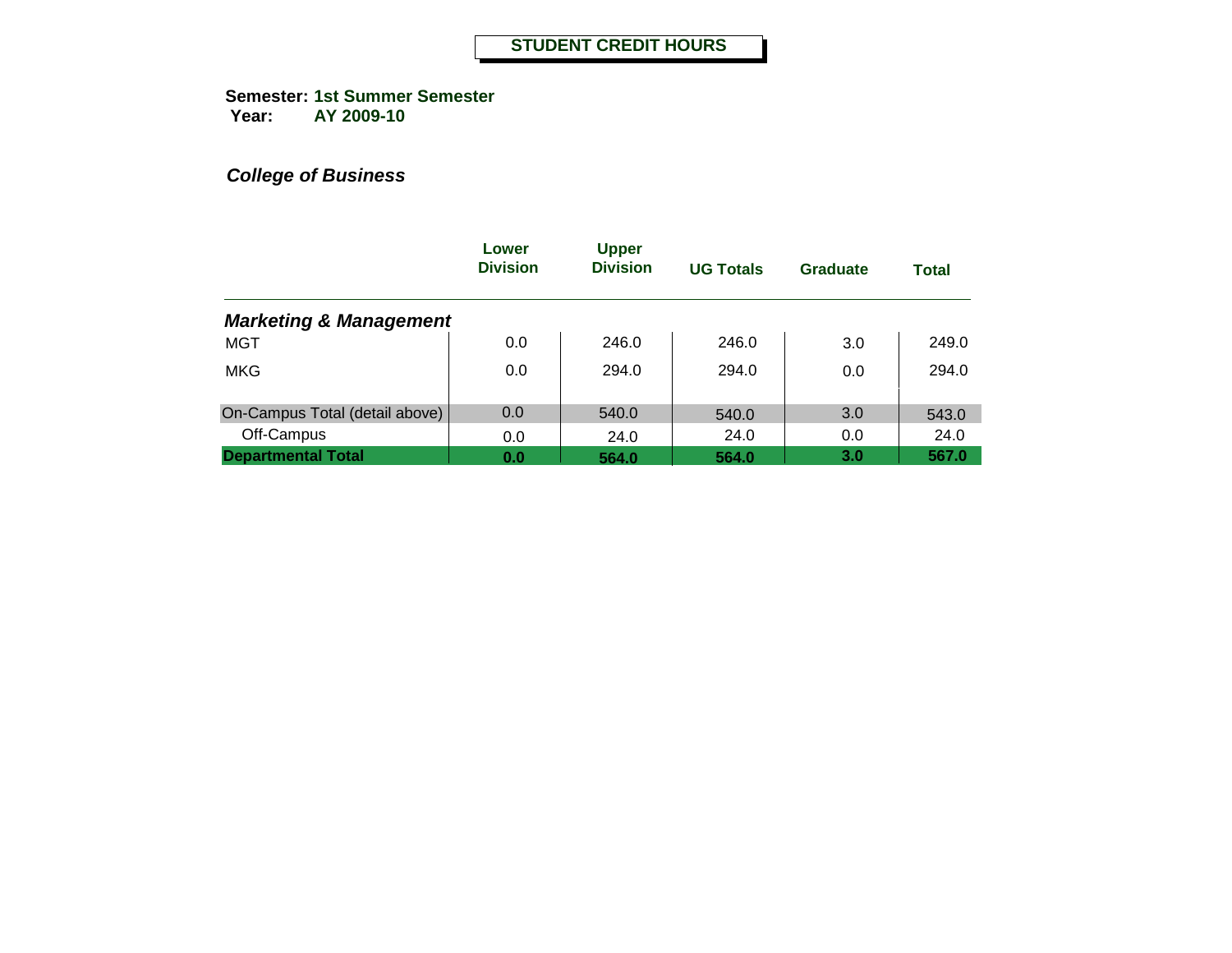### *College of Communication, Information, & Media*

|                                | Lower<br><b>Division</b> | <b>Upper</b><br><b>Division</b> | <b>UG Totals</b> | <b>Graduate</b> | <b>Total</b> |
|--------------------------------|--------------------------|---------------------------------|------------------|-----------------|--------------|
| <b>Journalism</b>              |                          |                                 |                  |                 |              |
| <b>JOURN</b>                   | 57.0                     | 6.0                             | 63.0             | 21.0            | 84.0         |
| <b>PR</b>                      | 0.0                      | 0.0                             | 0.0              | 27.0            | 27.0         |
| On-Campus Total (detail above) | 57.0                     | 6.0                             | 63.0             | 48.0            | 111.0        |
| Off-Campus                     | 12.0                     | 0.0                             | 12.0             | 0.0             | 12.0         |
| <b>Departmental Total</b>      | 69.0                     | 6.0                             | 75.0             | 48.0            | 123.0        |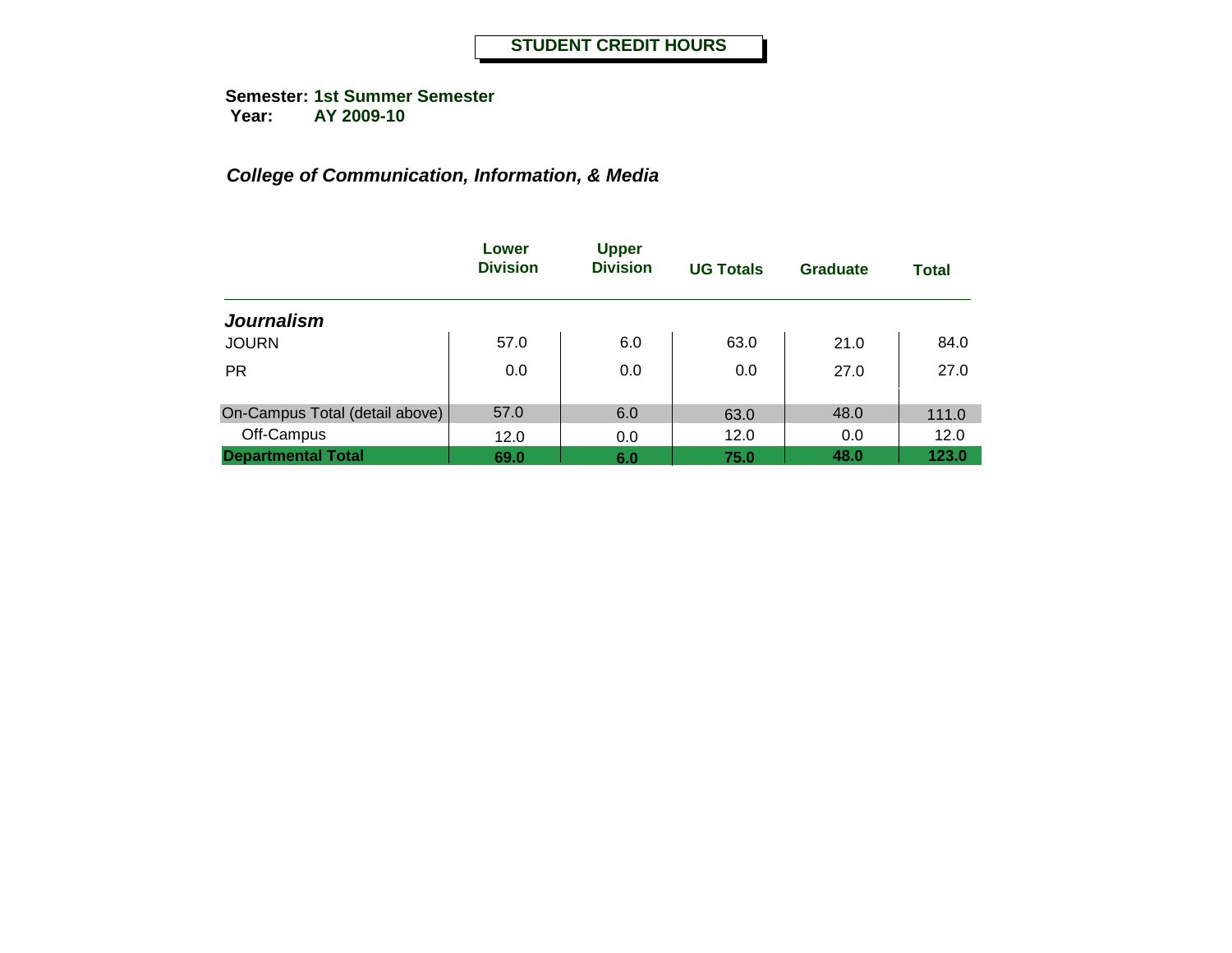### *College of Communication, Information, & Media*

|                                | Lower<br><b>Division</b> | <b>Upper</b><br><b>Division</b> | <b>UG Totals</b> | Graduate | <b>Total</b> |
|--------------------------------|--------------------------|---------------------------------|------------------|----------|--------------|
| <b>Communication Studies</b>   |                          |                                 |                  |          |              |
| <b>COMM</b>                    | 345.0                    | 75.0                            | 420.0            | 0.0      | 420.0        |
| On-Campus Total (detail above) | 345.0                    | 75.0                            | 420.0            | 0.0      | 420.0        |
| Off-Campus                     | 0.0                      | 3.0                             | 3.0              | 0.0      | 3.0          |
| <b>Departmental Total</b>      | 345.0                    | 78.0                            | 423.0            | 0.0      | 423.0        |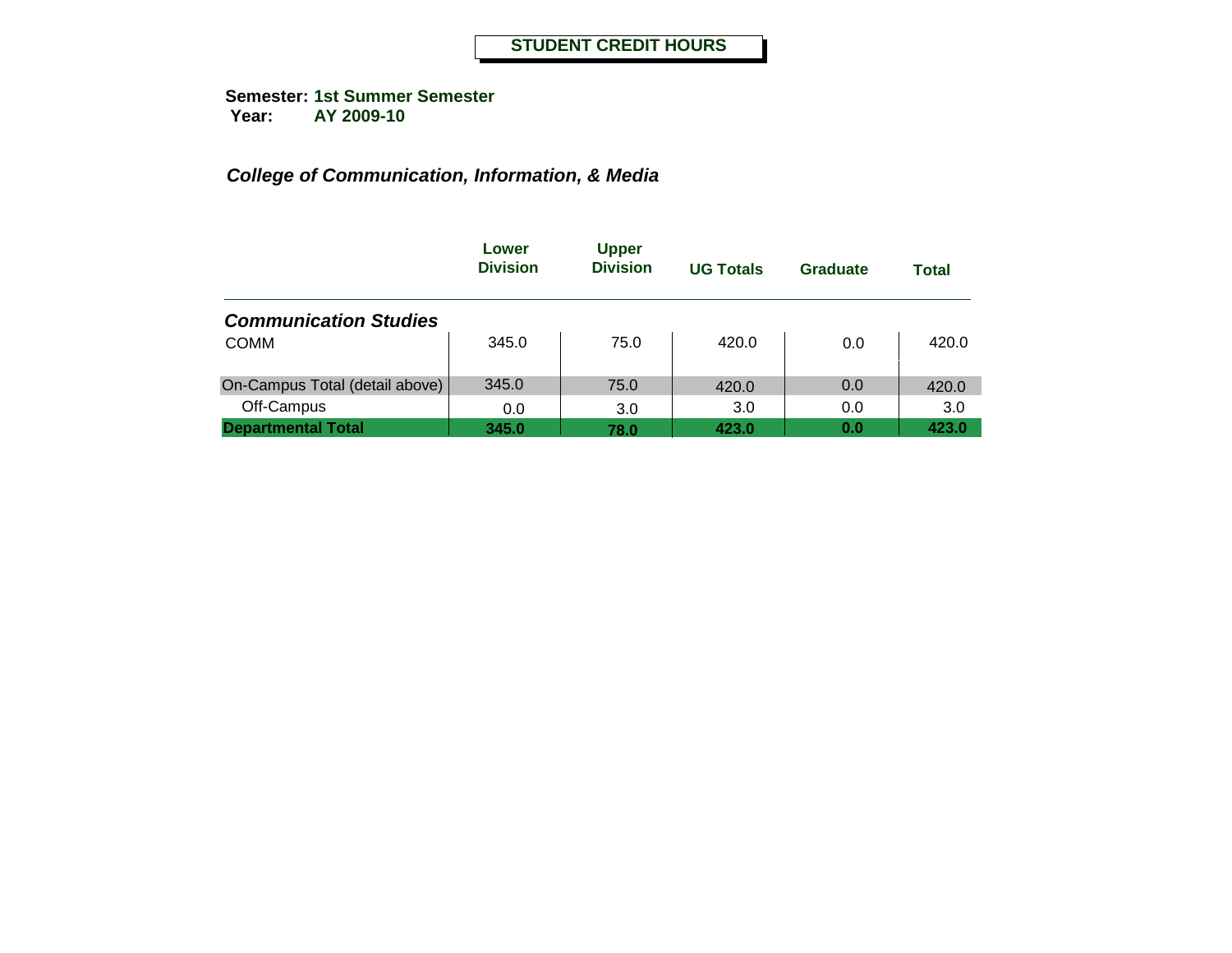### *College of Communication, Information, & Media*

|                                | Lower<br><b>Division</b> | <b>Upper</b><br><b>Division</b> | <b>UG Totals</b> | Graduate | <b>Total</b> |
|--------------------------------|--------------------------|---------------------------------|------------------|----------|--------------|
| <b>Telecommunications</b>      |                          |                                 |                  |          |              |
| <b>ICOM</b>                    | 9.0                      | 0.0                             | 9.0              | 0.0      | 9.0          |
| <b>TCOM</b>                    | 42.0                     | 258.0                           | 300.0            | 34.0     | 334.0        |
| On-Campus Total (detail above) | 51.0                     | 258.0                           | 309.0            | 34.0     | 343.0        |
| Off-Campus                     | 15.0                     | 0.0                             | 15.0             | 0.0      | 15.0         |
| <b>Departmental Total</b>      | 66.0                     | 258.0                           | 324.0            | 34.0     | 358.0        |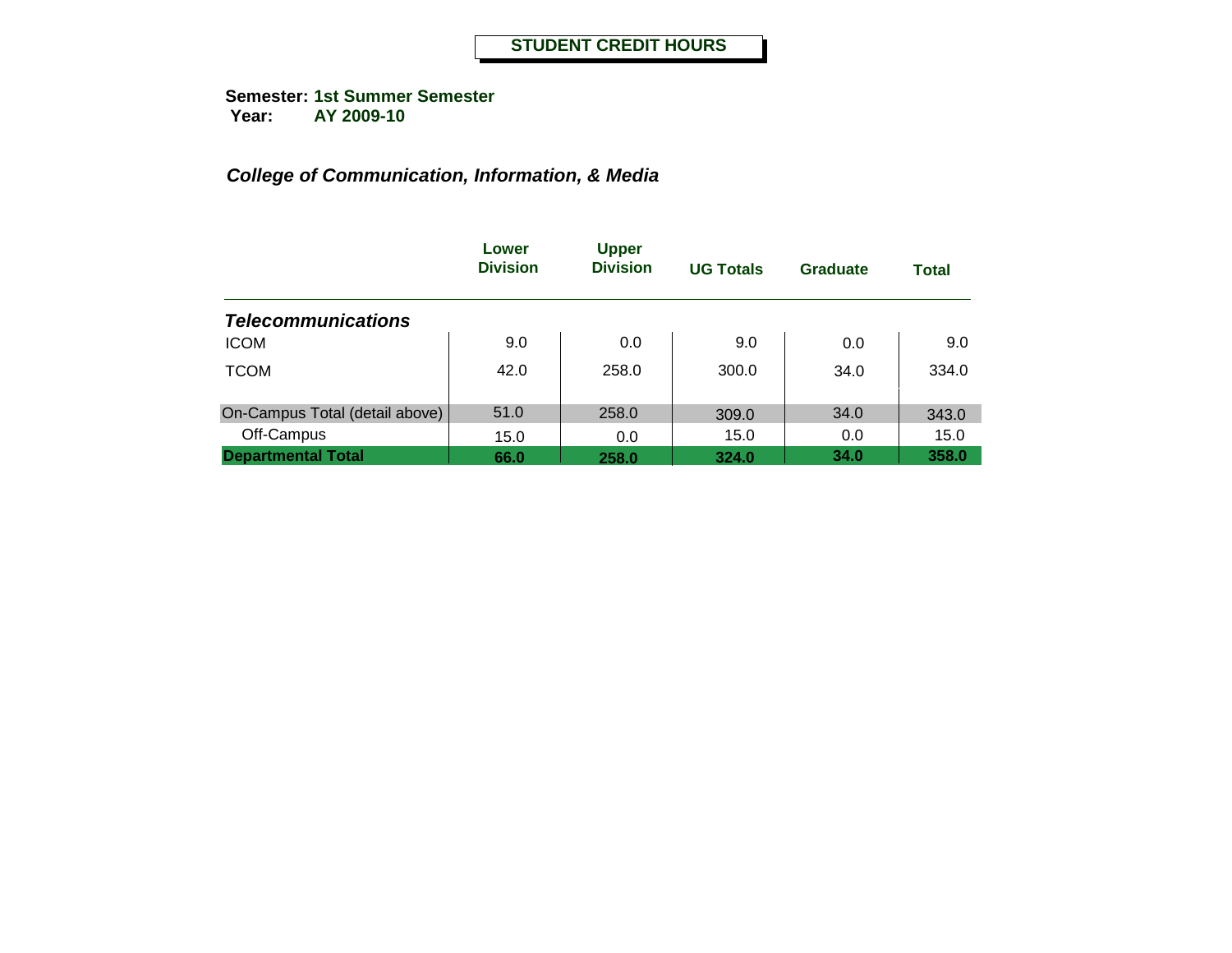**Semester: 1st Summer Semester Year: AY 2009-10**

## *College of Fine Arts*

|                                | Lower<br><b>Division</b> | <b>Upper</b><br><b>Division</b> | <b>UG Totals</b> | <b>Graduate</b> | <b>Total</b> |
|--------------------------------|--------------------------|---------------------------------|------------------|-----------------|--------------|
| Art                            |                          |                                 |                  |                 |              |
| <b>ACR</b>                     | 24.0                     | 6.0                             | 30.0             | 0.0             | 30.0         |
| <b>ADS</b>                     | 84.0                     | 0.0                             | 84.0             | 0.0             | 84.0         |
| <b>AED</b>                     | 6.0                      | 0.0                             | 6.0              | 0.0             | 6.0          |
| <b>AFA</b>                     | 123.0                    | 69.0                            | 192.0            | 6.0             | 198.0        |
| <b>AHS</b>                     | 60.0                     | 0.0                             | 60.0             | 0.0             | 60.0         |
| <b>ART</b>                     | 0.0                      | 18.0                            | 18.0             | 16.0            | 34.0         |
| On-Campus Total (detail above) | 297.0                    | 93.0                            | 390.0            | 22.0            | 412.0        |
| Off-Campus                     | 0.0                      | 3.0                             | 3.0              | 0.0             | 3.0          |
| <b>Departmental Total</b>      | 297.0                    | 96.0                            | 393.0            | 22.0            | 415.0        |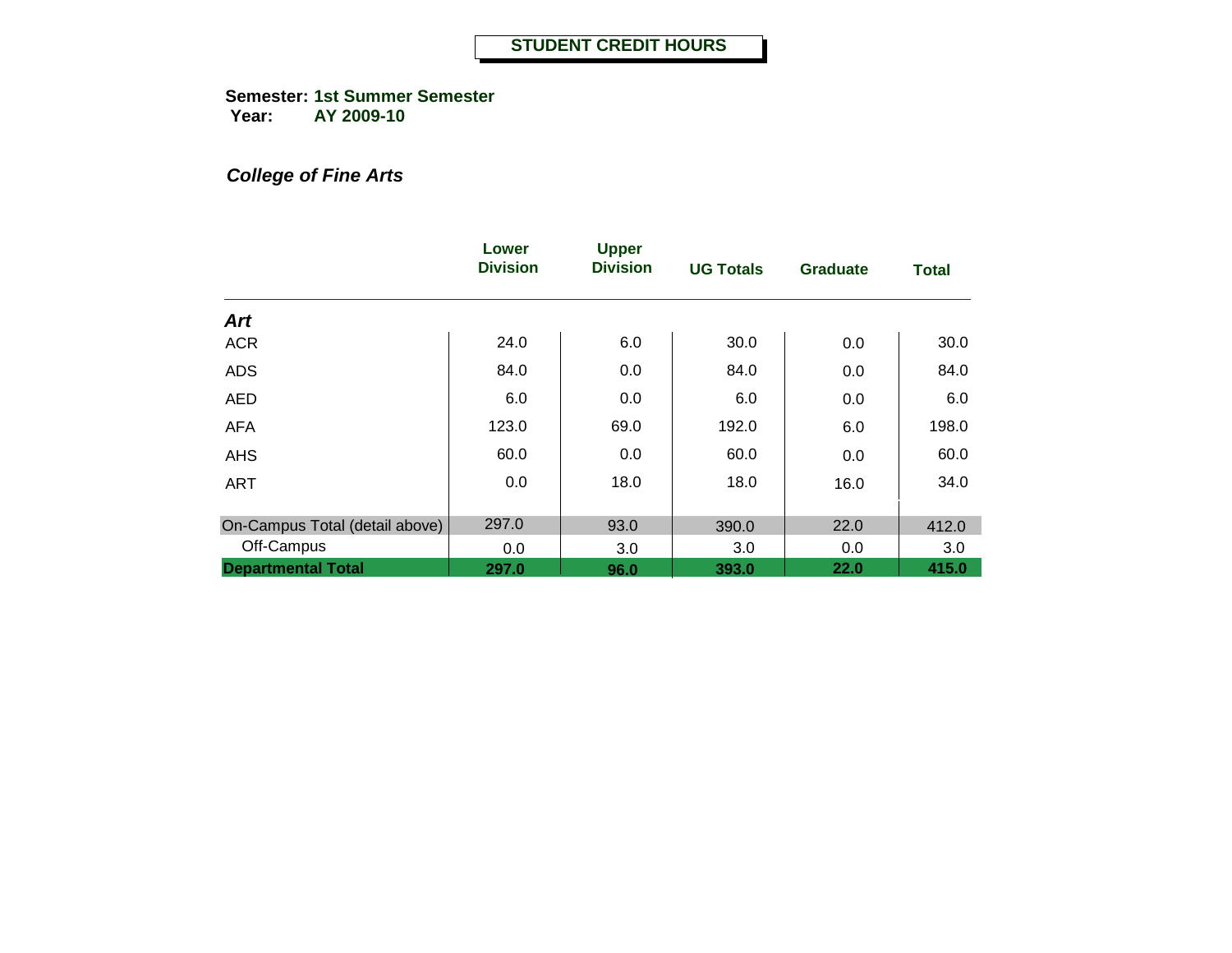**Semester: 1st Summer Semester Year: AY 2009-10**

## *College of Fine Arts*

|                                | Lower<br><b>Division</b> | <b>Upper</b><br><b>Division</b> | <b>UG Totals</b> | <b>Graduate</b> | <b>Total</b> |
|--------------------------------|--------------------------|---------------------------------|------------------|-----------------|--------------|
| <b>Music</b>                   |                          |                                 |                  |                 |              |
| <b>CRPRJ</b>                   | 0.0                      | 0.0                             | 0.0              | 9.0             | 9.0          |
| <b>DISS</b>                    | 0.0                      | 0.0                             | 0.0              | 4.0             | 4.0          |
| <b>MUHIS</b>                   | 48.0                     | 99.0                            | 147.0            | 0.0             | 147.0        |
| <b>MUMET</b>                   | 0.0                      | 15.0                            | 15.0             | 0.0             | 15.0         |
| <b>MUSCH</b>                   | 36.0                     | 14.0                            | 50.0             | 6.0             | 56.0         |
| <b>MUSED</b>                   | 45.0                     | 0.0                             | 45.0             | 15.0            | 60.0         |
| <b>MUSPE</b>                   | 35.0                     | 22.0                            | 57.0             | 41.0            | 98.0         |
| <b>MUSTH</b>                   | 67.0                     | 21.0                            | 88.0             | 15.0            | 103.0        |
| On-Campus Total (detail above) | 231.0                    | 171.0                           | 402.0            | 90.0            | 492.0        |
| Off-Campus                     | 0.0                      | 9.0                             | 9.0              | 0.0             | 9.0          |
| <b>Departmental Total</b>      | 231.0                    | 180.0                           | 411.0            | 90.0            | 501.0        |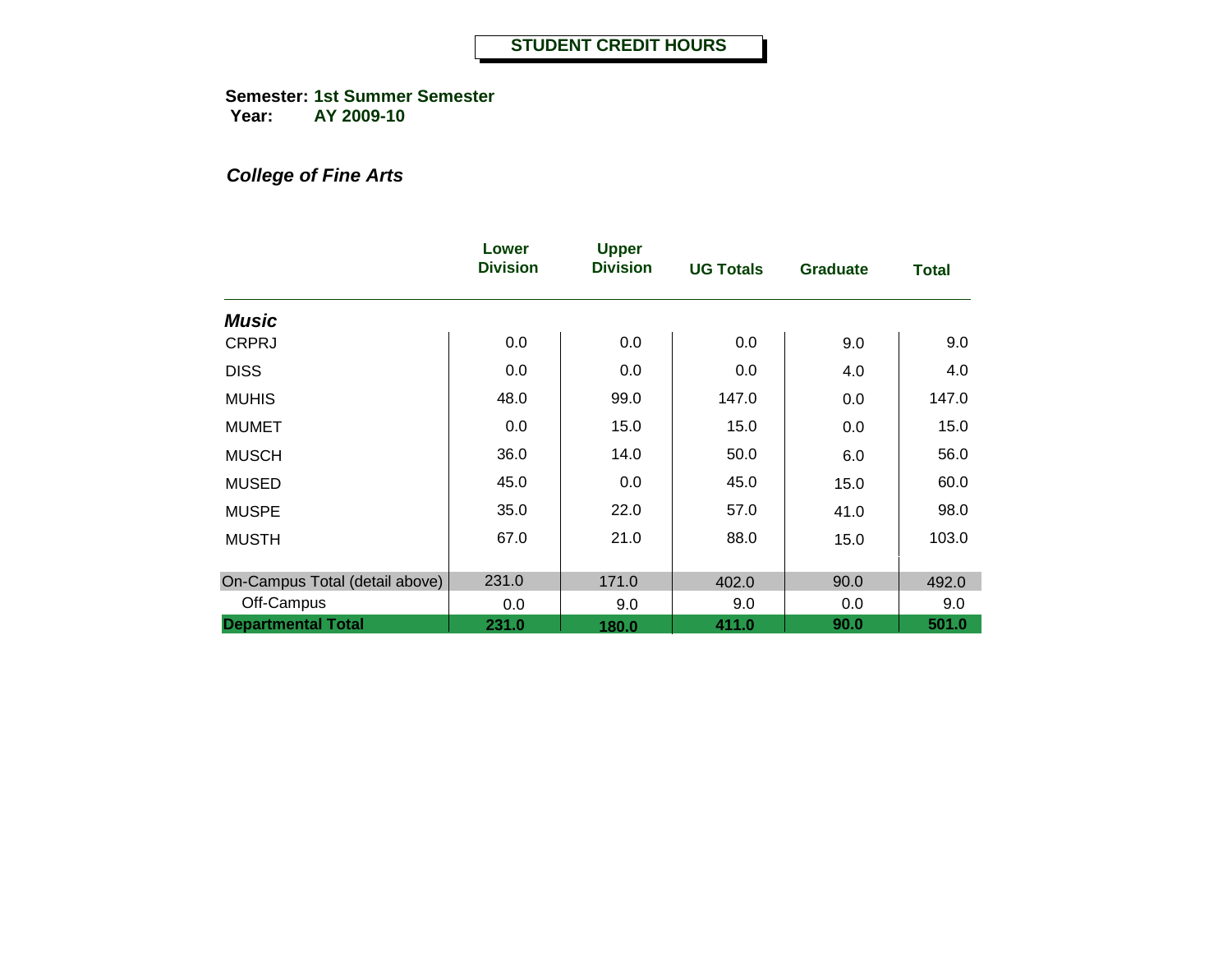**Semester: 1st Summer Semester Year: AY 2009-10**

*College of Fine Arts*

|                                | Lower<br><b>Division</b> | <b>Upper</b><br><b>Division</b> | <b>UG Totals</b> | Graduate | <b>Total</b> |
|--------------------------------|--------------------------|---------------------------------|------------------|----------|--------------|
| <b>Theatre &amp; Dance</b>     |                          |                                 |                  |          |              |
| <b>DANCE</b>                   | 39.0                     | 0.0                             | 39.0             | 0.0      | 39.0         |
| <b>THEAT</b>                   | 90.0                     | 33.0                            | 123.0            | 0.0      | 123.0        |
| On-Campus Total (detail above) | 129.0                    | 33.0                            | 162.0            | 0.0      | 162.0        |
| Off-Campus                     | 0.0                      | 0.0                             | 0.0              | 0.0      | 0.0          |
| <b>Departmental Total</b>      | 129.0                    | 33.0                            | 162.0            | 0.0      | 162.0        |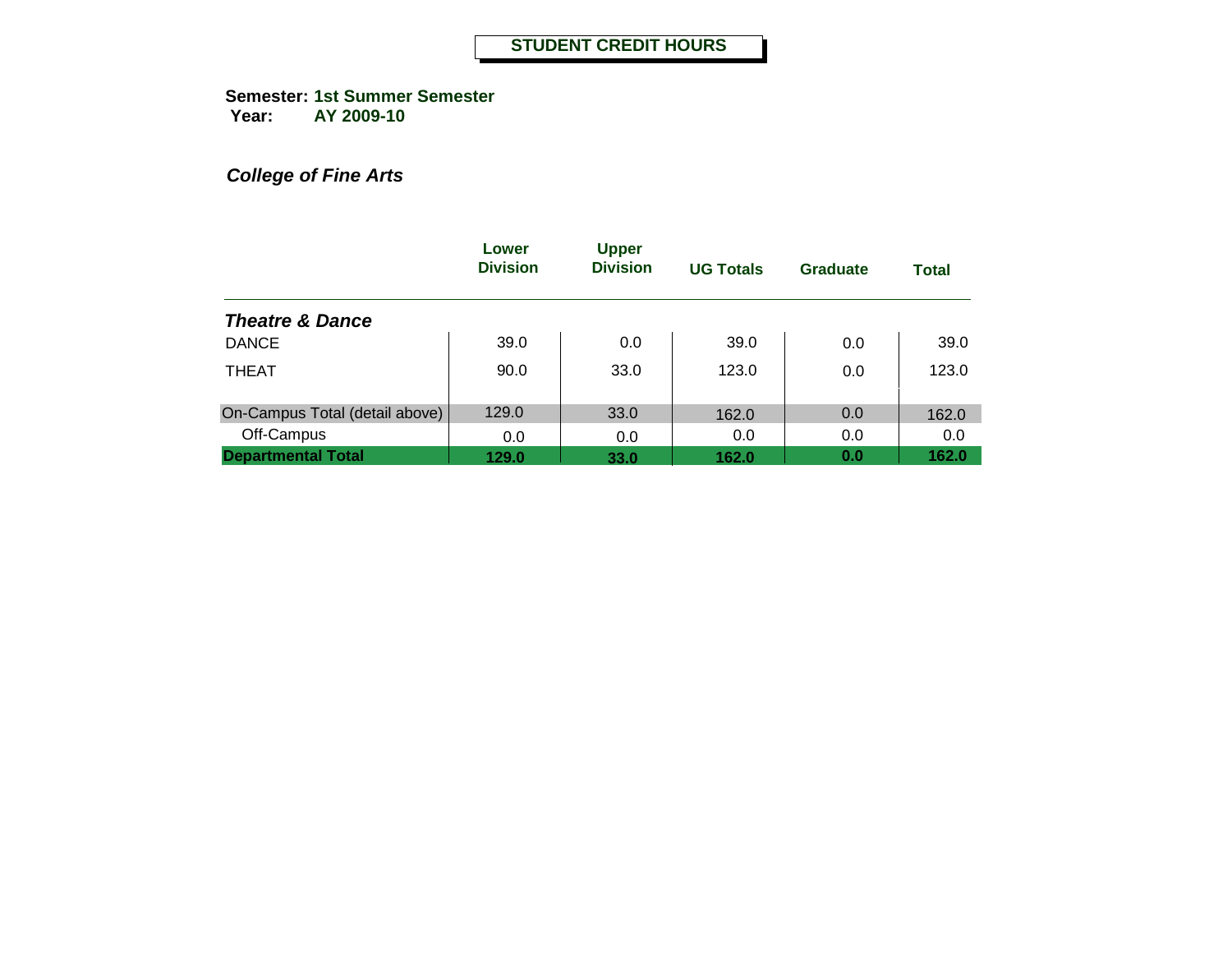|                                | Lower<br><b>Division</b> | <b>Upper</b><br><b>Division</b> | <b>UG Totals</b> | Graduate | <b>Total</b> |
|--------------------------------|--------------------------|---------------------------------|------------------|----------|--------------|
| Anthropology                   |                          |                                 |                  |          |              |
| ANTH                           | 129.0                    | 3.0                             | 132.0            | 0.0      | 132.0        |
| On-Campus Total (detail above) | 129.0                    | 3.0                             | 132.0            | 0.0      | 132.0        |
| Off-Campus                     | 0.0                      | 24.0                            | 24.0             | 42.0     | 66.0         |
| <b>Departmental Total</b>      | 129.0                    | 27.0                            | 156.0            | 42.0     | 198.0        |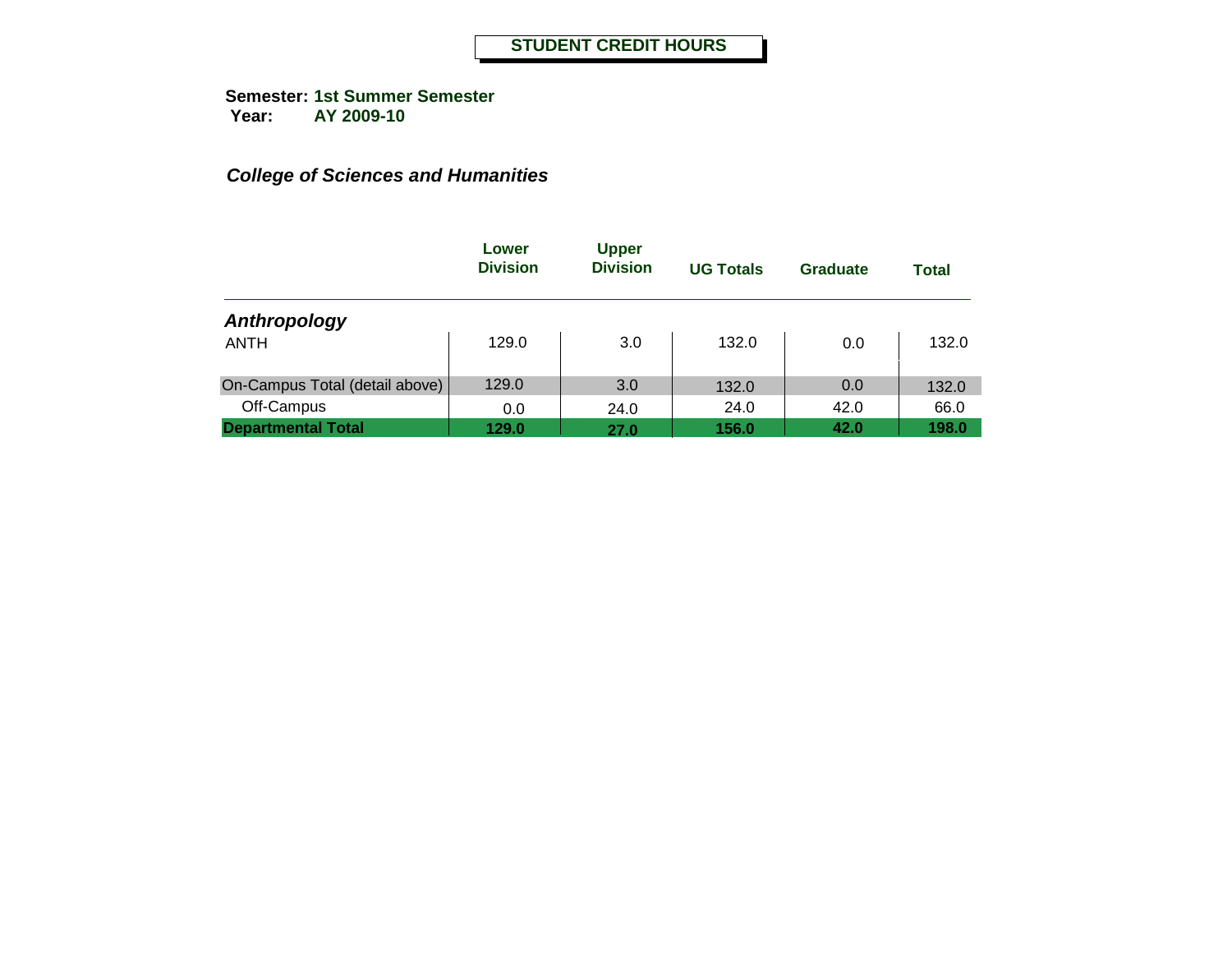**Semester: 1st Summer Semester Year: AY 2009-10**

|                                | Lower<br><b>Division</b> | <b>Upper</b><br><b>Division</b> | <b>UG Totals</b> | <b>Graduate</b> | <b>Total</b> |
|--------------------------------|--------------------------|---------------------------------|------------------|-----------------|--------------|
| <b>Biology</b>                 |                          |                                 |                  |                 |              |
| <b>BIO</b>                     | 235.0                    | 75.0                            | 310.0            | 3.0             | 313.0        |
| ID                             | 0.0                      | 0.0                             | 0.0              | 8.0             | 8.0          |
| SCI                            | 0.0                      | 36.0                            | 36.0             | 42.0            | 78.0         |
| On-Campus Total (detail above) | 235.0                    | 111.0                           | 346.0            | 53.0            | 399.0        |
| Off-Campus                     | 0.0                      | 0.0                             | 0.0              | 0.0             | 0.0          |
| <b>Departmental Total</b>      | 235.0                    | 111.0                           | 346.0            | 53.0            | 399.0        |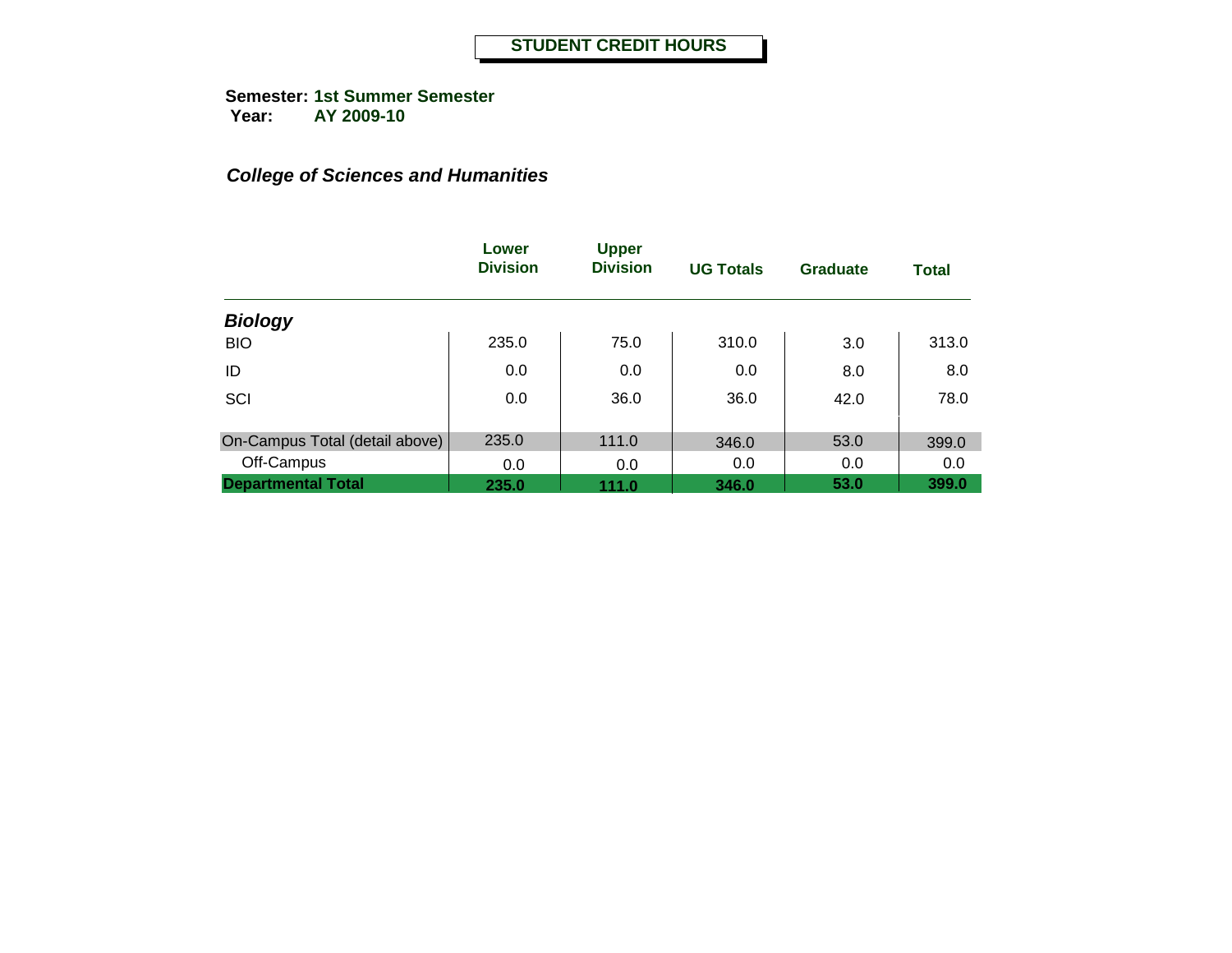**Semester: 1st Summer Semester Year: AY 2009-10**

|                                | Lower<br><b>Division</b> | <b>Upper</b><br><b>Division</b> | <b>UG Totals</b> | <b>Graduate</b> | Total |
|--------------------------------|--------------------------|---------------------------------|------------------|-----------------|-------|
| <b>Chemistry</b>               |                          |                                 |                  |                 |       |
| <b>CHEM</b>                    | 172.0                    | 7.0                             | 179.0            | 37.0            | 216.0 |
| <b>THES</b>                    | 0.0                      | 0.0                             | 0.0              | 9.0             | 9.0   |
| On-Campus Total (detail above) | 172.0                    | 7.0                             | 179.0            | 46.0            | 225.0 |
| Off-Campus                     | 0.0                      | 0.0                             | 0.0              | 0.0             | 0.0   |
| <b>Departmental Total</b>      | 172.0                    | 7.0                             | 179.0            | 46.0            | 225.0 |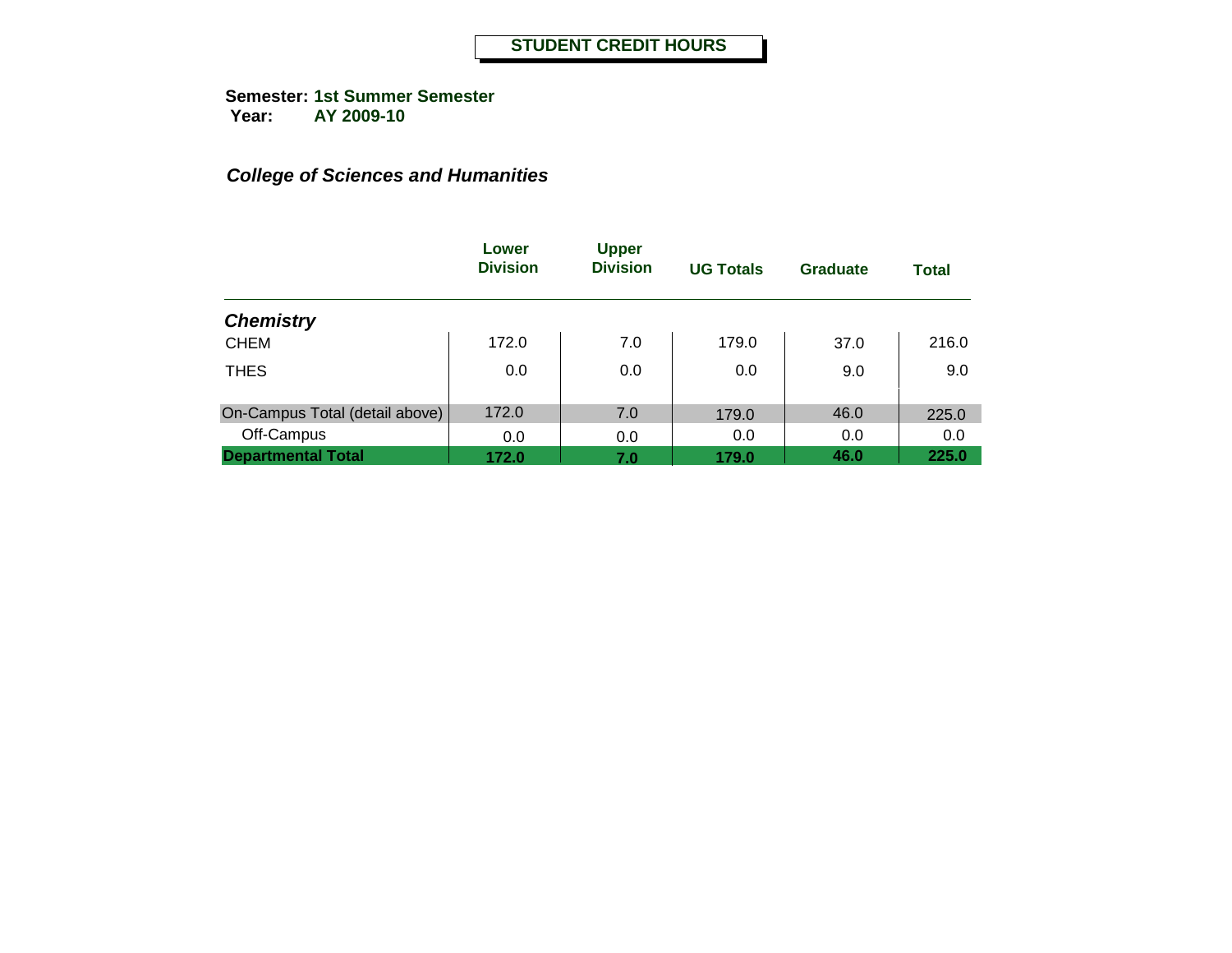|                                           | Lower<br><b>Division</b> | <b>Upper</b><br><b>Division</b> | <b>UG Totals</b> | Graduate | <b>Total</b> |
|-------------------------------------------|--------------------------|---------------------------------|------------------|----------|--------------|
| <b>Criminal Justice &amp; Criminology</b> |                          |                                 |                  |          |              |
| <b>CJC</b>                                | 132.0                    | 0.0                             | 132.0            | 0.0      | 132.0        |
| On-Campus Total (detail above)            | 132.0                    | 0.0                             | 132.0            | 0.0      | 132.0        |
| Off-Campus                                | 69.0                     | 24.0                            | 93.0             | 0.0      | 93.0         |
| <b>Departmental Total</b>                 | 201.0                    | 24.0                            | 225.0            | 0.0      | 225.0        |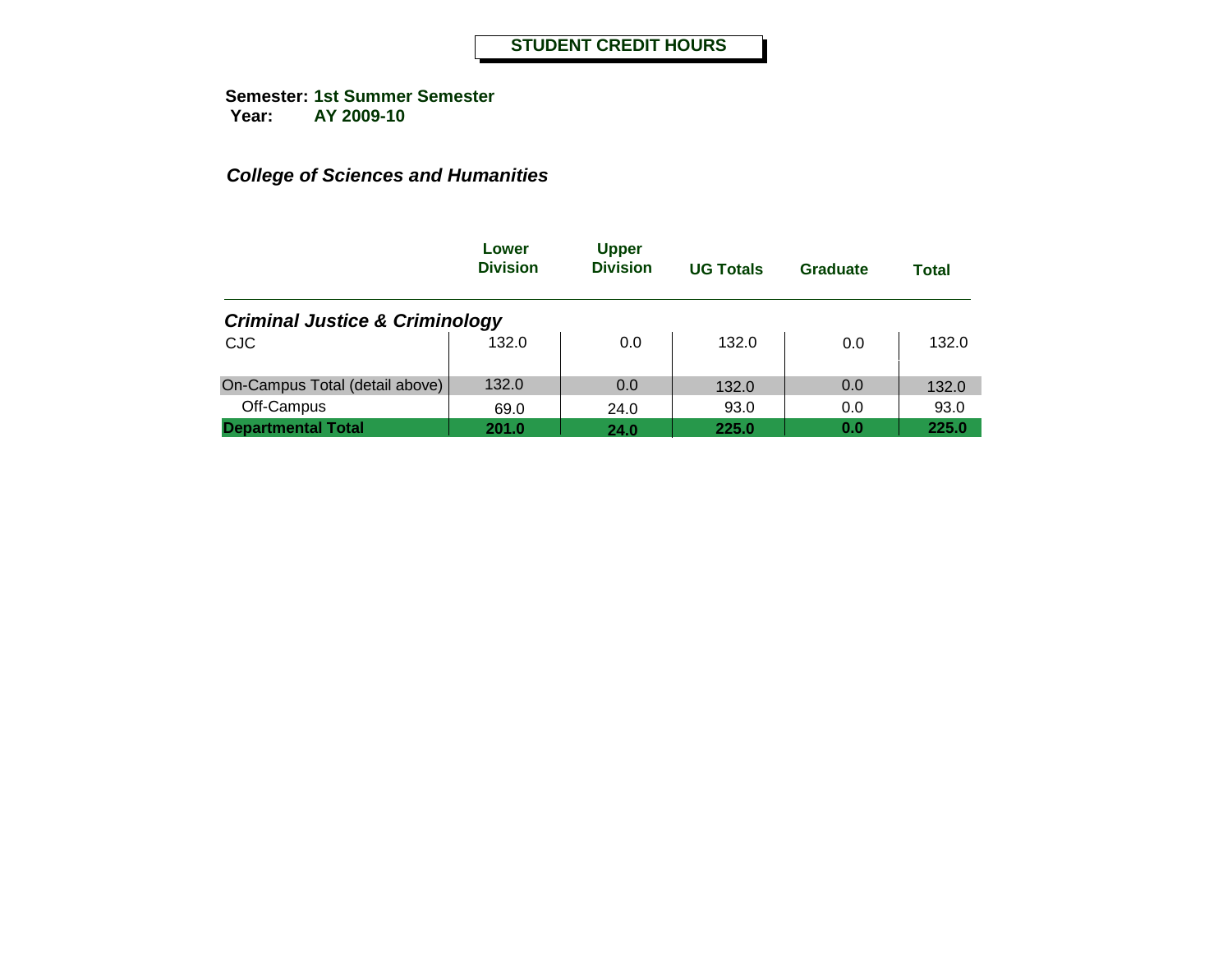|                                | Lower<br><b>Division</b> | <b>Upper</b><br><b>Division</b> | <b>UG Totals</b> | Graduate | <b>Total</b> |
|--------------------------------|--------------------------|---------------------------------|------------------|----------|--------------|
| <b>Computer Science</b>        |                          |                                 |                  |          |              |
| <b>CS</b>                      | 123.0                    | 0.0                             | 123.0            | 3.0      | 126.0        |
| On-Campus Total (detail above) | 123.0                    | 0.0                             | 123.0            | 3.0      | 126.0        |
| Off-Campus                     | 0.0                      | 0.0                             | 0.0              | 0.0      | 0.0          |
| <b>Departmental Total</b>      | 123.0                    | 0.0                             | 123.0            | 3.0      | 126.0        |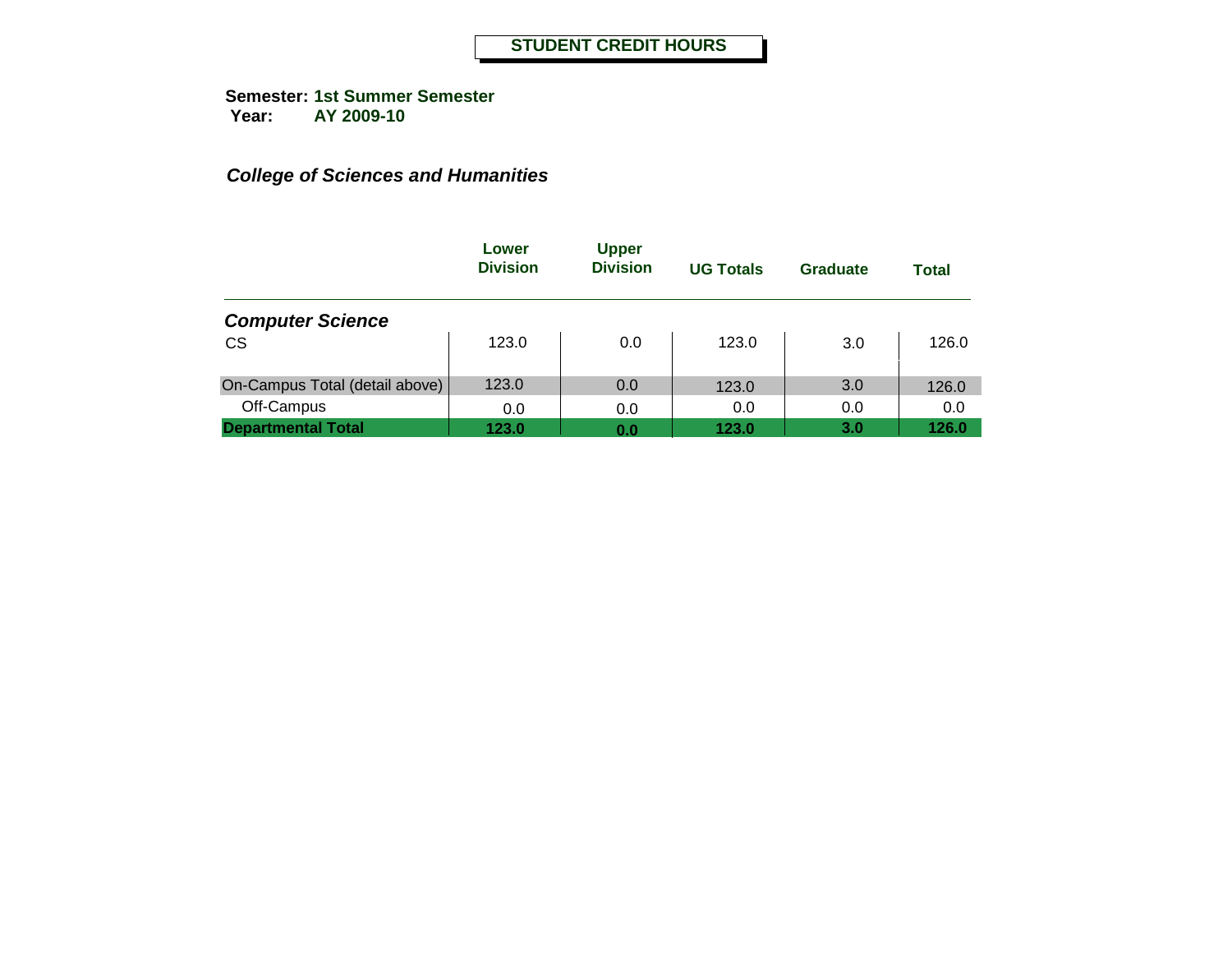**Semester: 1st Summer Semester Year: AY 2009-10**

|                                | Lower<br><b>Division</b> | <b>Upper</b><br><b>Division</b> | <b>UG Totals</b> | <b>Graduate</b> | <b>Total</b> |
|--------------------------------|--------------------------|---------------------------------|------------------|-----------------|--------------|
| <b>English</b>                 |                          |                                 |                  |                 |              |
| <b>DISS</b>                    | 0.0                      | 0.0                             | 0.0              | 6.0             | 6.0          |
| <b>ENG</b>                     | 75.0                     | 70.0                            | 145.0            | 75.0            | 220.0        |
| <b>MASTR</b>                   | 0.0                      | 0.0                             | 0.0              | 0.0             | 0.0          |
| <b>RES</b>                     | 0.0                      | 0.0                             | 0.0              | 3.0             | 3.0          |
| On-Campus Total (detail above) | 75.0                     | 70.0                            | 145.0            | 84.0            | 229.0        |
| Off-Campus                     | 0.0                      | 0.0                             | 0.0              | 0.0             | 0.0          |
| <b>Departmental Total</b>      | 75.0                     | 70.0                            | 145.0            | 84.0            | 229.0        |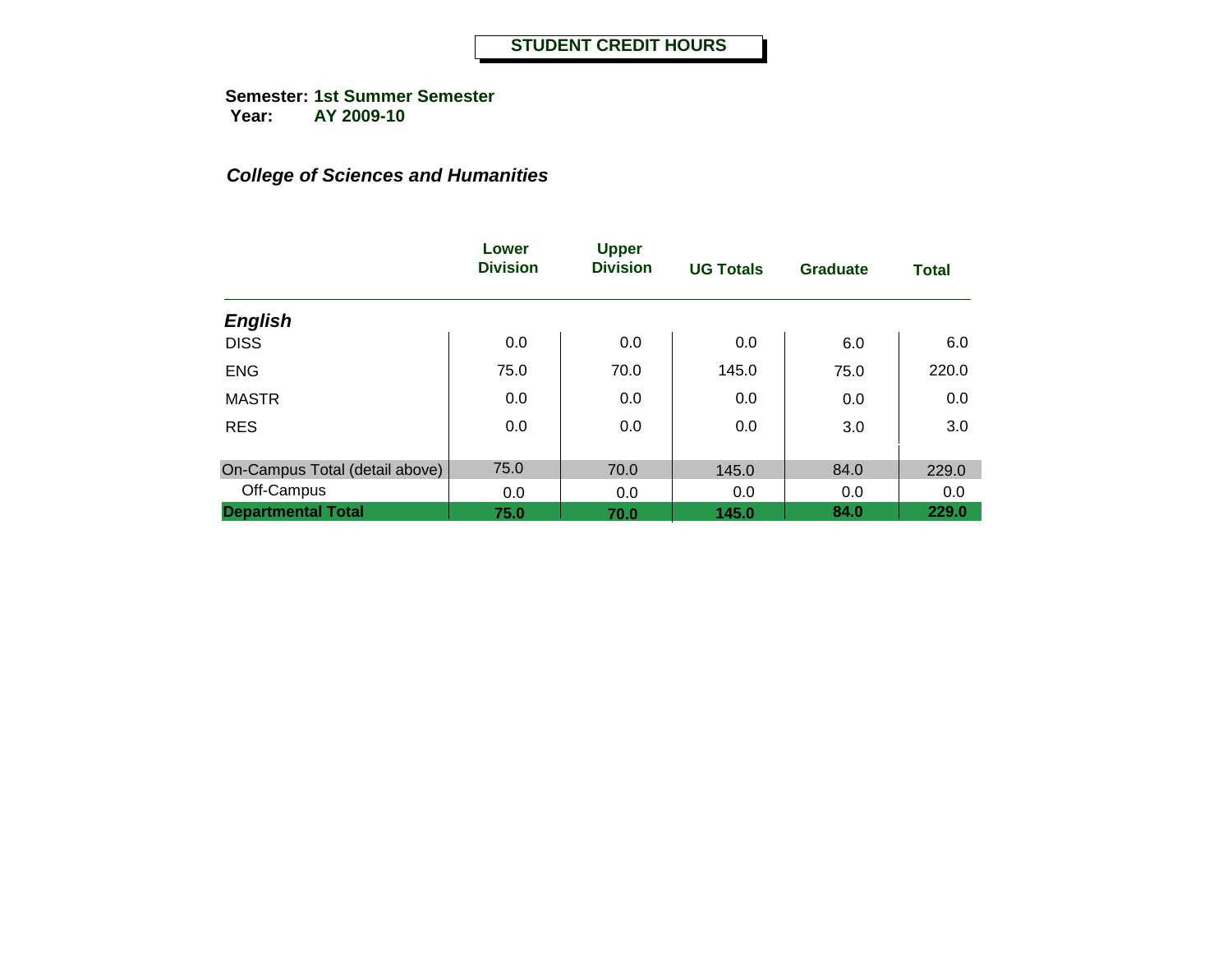**Semester: 1st Summer Semester Year: AY 2009-10**

|                                        | Lower<br><b>Division</b> | <b>Upper</b><br><b>Division</b> | <b>UG Totals</b> | <b>Graduate</b> | <b>Total</b> |
|----------------------------------------|--------------------------|---------------------------------|------------------|-----------------|--------------|
| <b>Modern Languages &amp; Classics</b> |                          |                                 |                  |                 |              |
| CC                                     | 165.0                    | 1.0                             | 166.0            | 0.0             | 166.0        |
| FL.                                    | 0.0                      | 3.0                             | 3.0              | 0.0             | 3.0          |
| <b>FR</b>                              | 32.0                     | 3.0                             | 35.0             | 0.0             | 35.0         |
| <b>GER</b>                             | 0.0                      | 3.0                             | 3.0              | 0.0             | 3.0          |
| <b>JAPAN</b>                           | 0.0                      | 90.0                            | 90.0             | 0.0             | 90.0         |
| <b>SP</b>                              | 200.0                    | 84.0                            | 284.0            | 0.0             | 284.0        |
| On-Campus Total (detail above)         | 397.0                    | 184.0                           | 581.0            | 0.0             | 581.0        |
| Off-Campus                             | 21.0                     | 123.0                           | 144.0            | 0.0             | 144.0        |
| <b>Departmental Total</b>              | 418.0                    | 307.0                           | 725.0            | 0.0             | 725.0        |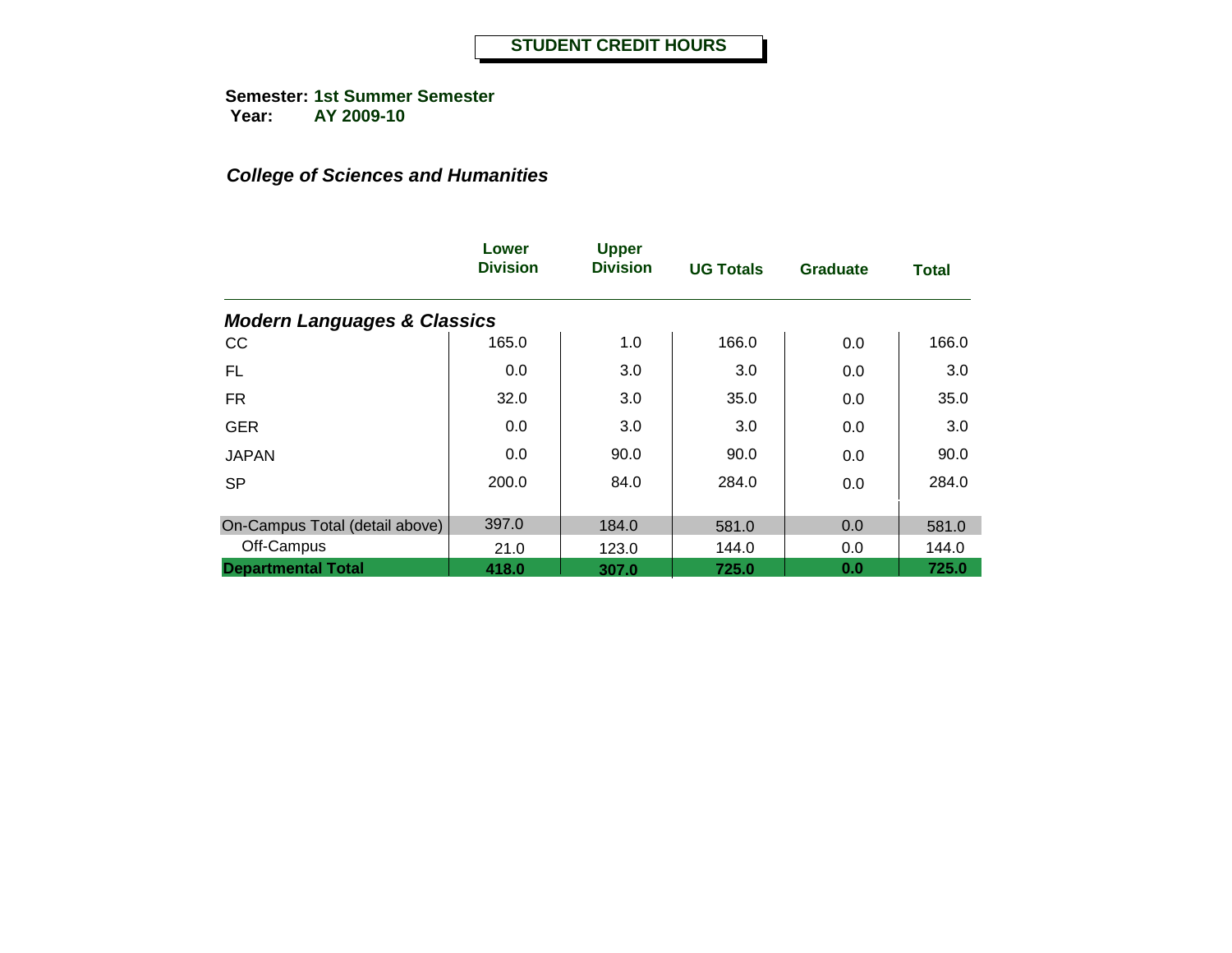|                                | Lower<br><b>Division</b> | <b>Upper</b><br><b>Division</b> | <b>UG Totals</b> | Graduate | <b>Total</b> |
|--------------------------------|--------------------------|---------------------------------|------------------|----------|--------------|
| Geography                      |                          |                                 |                  |          |              |
| <b>GEOG</b>                    | 225.0                    | 9.0                             | 234.0            | 0.0      | 234.0        |
| On-Campus Total (detail above) | 225.0                    | 9.0                             | 234.0            | 0.0      | 234.0        |
| Off-Campus                     | 0.0                      | 54.0                            | 54.0             | 6.0      | 60.0         |
| <b>Departmental Total</b>      | 225.0                    | 63.0                            | 288.0            | 6.0      | 294.0        |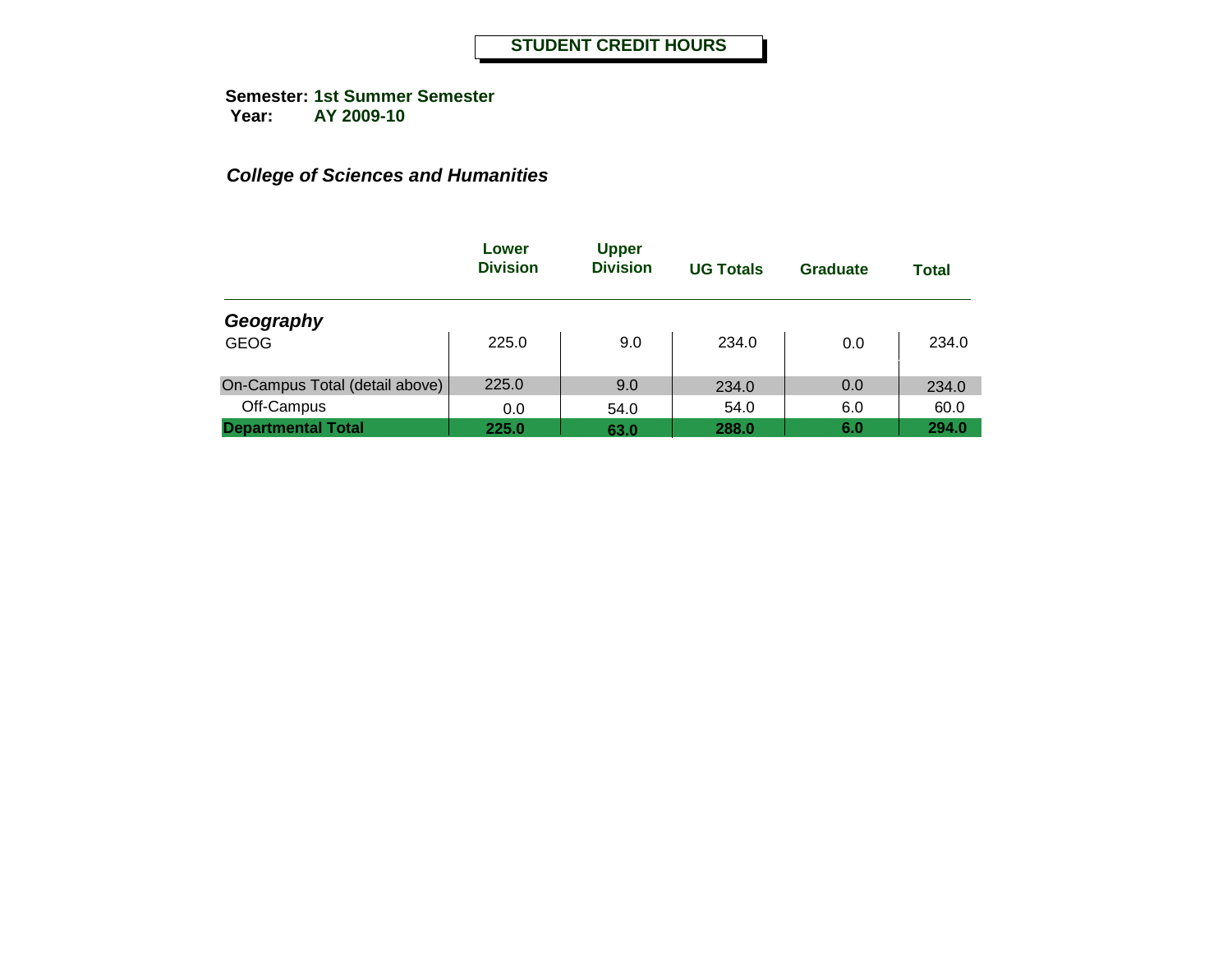|                                | Lower<br><b>Division</b> | <b>Upper</b><br><b>Division</b> | <b>UG Totals</b> | Graduate | <b>Total</b> |
|--------------------------------|--------------------------|---------------------------------|------------------|----------|--------------|
| Geology                        |                          |                                 |                  |          |              |
| <b>GEOL</b>                    | 21.0                     | 0.0                             | 21.0             | 0.0      | 21.0         |
| On-Campus Total (detail above) | 21.0                     | 0.0                             | 21.0             | 0.0      | 21.0         |
| Off-Campus                     | 0.0                      | 0.0                             | 0.0              | 0.0      | 0.0          |
| <b>Departmental Total</b>      | 21.0                     | 0.0                             | 21.0             | 0.0      | 21.0         |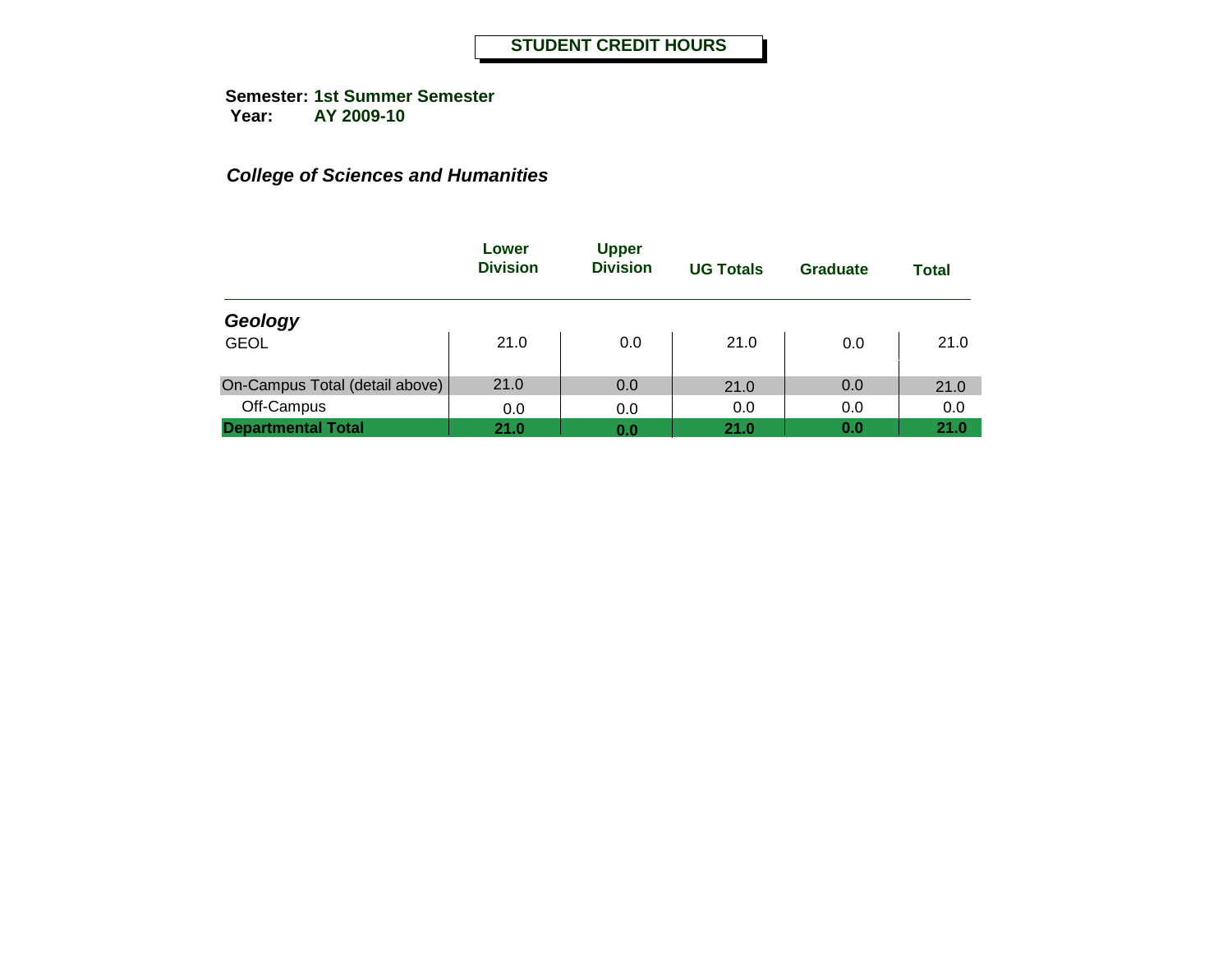**Semester: 1st Summer Semester Year: AY 2009-10**

|                                | Lower<br><b>Division</b> | <b>Upper</b><br><b>Division</b> | <b>UG Totals</b> | <b>Graduate</b> | <b>Total</b> |
|--------------------------------|--------------------------|---------------------------------|------------------|-----------------|--------------|
| <b>History</b>                 |                          |                                 |                  |                 |              |
| <b>HIST</b>                    | 291.0                    | 87.0                            | 378.0            | 18.0            | 396.0        |
| SS                             | 0.0                      | 42.0                            | 42.0             | 0.0             | 42.0         |
| On-Campus Total (detail above) | 291.0                    | 129.0                           | 420.0            | 18.0            | 438.0        |
| Off-Campus                     | 144.0                    | 0.0                             | 144.0            | 0.0             | 144.0        |
| <b>Departmental Total</b>      | 435.0                    | 129.0                           | 564.0            | 18.0            | 582.0        |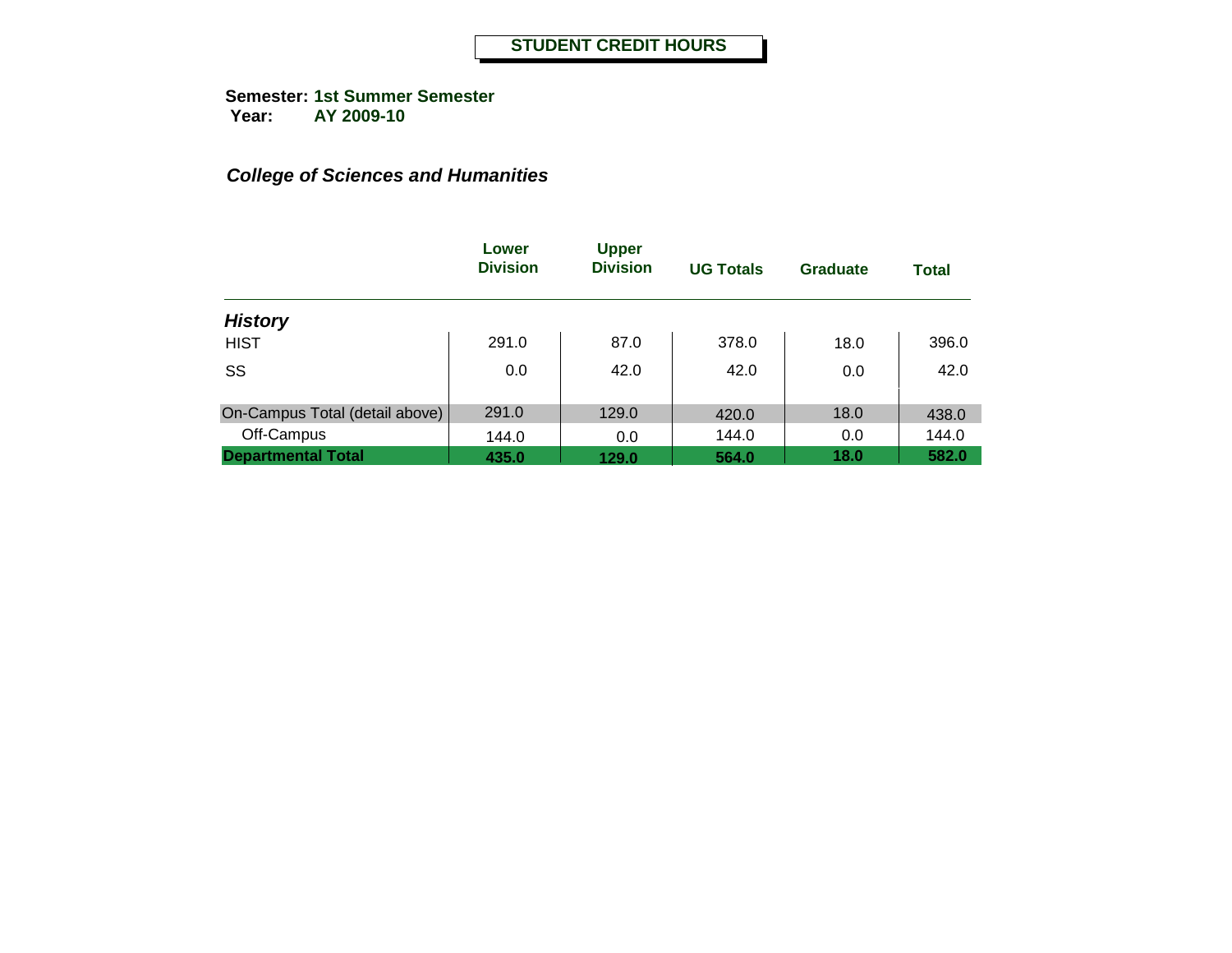|                                | Lower<br><b>Division</b> | <b>Upper</b><br><b>Division</b> | <b>UG Totals</b> | Graduate | <b>Total</b> |
|--------------------------------|--------------------------|---------------------------------|------------------|----------|--------------|
| <b>Mathematical Sciences</b>   |                          |                                 |                  |          |              |
| <b>MASTR</b>                   | 0.0                      | 0.0                             | 0.0              | 0.0      | 0.0          |
| <b>MATHS</b>                   | 909.0                    | 0.0                             | 909.0            | 45.0     | 954.0        |
| On-Campus Total (detail above) | 909.0                    | 0.0                             | 909.0            | 45.0     | 954.0        |
| Off-Campus                     | 0.0                      | 0.0                             | 0.0              | 36.0     | 36.0         |
| <b>Departmental Total</b>      | 909.0                    | 0.0                             | 909.0            | 81.0     | 990.0        |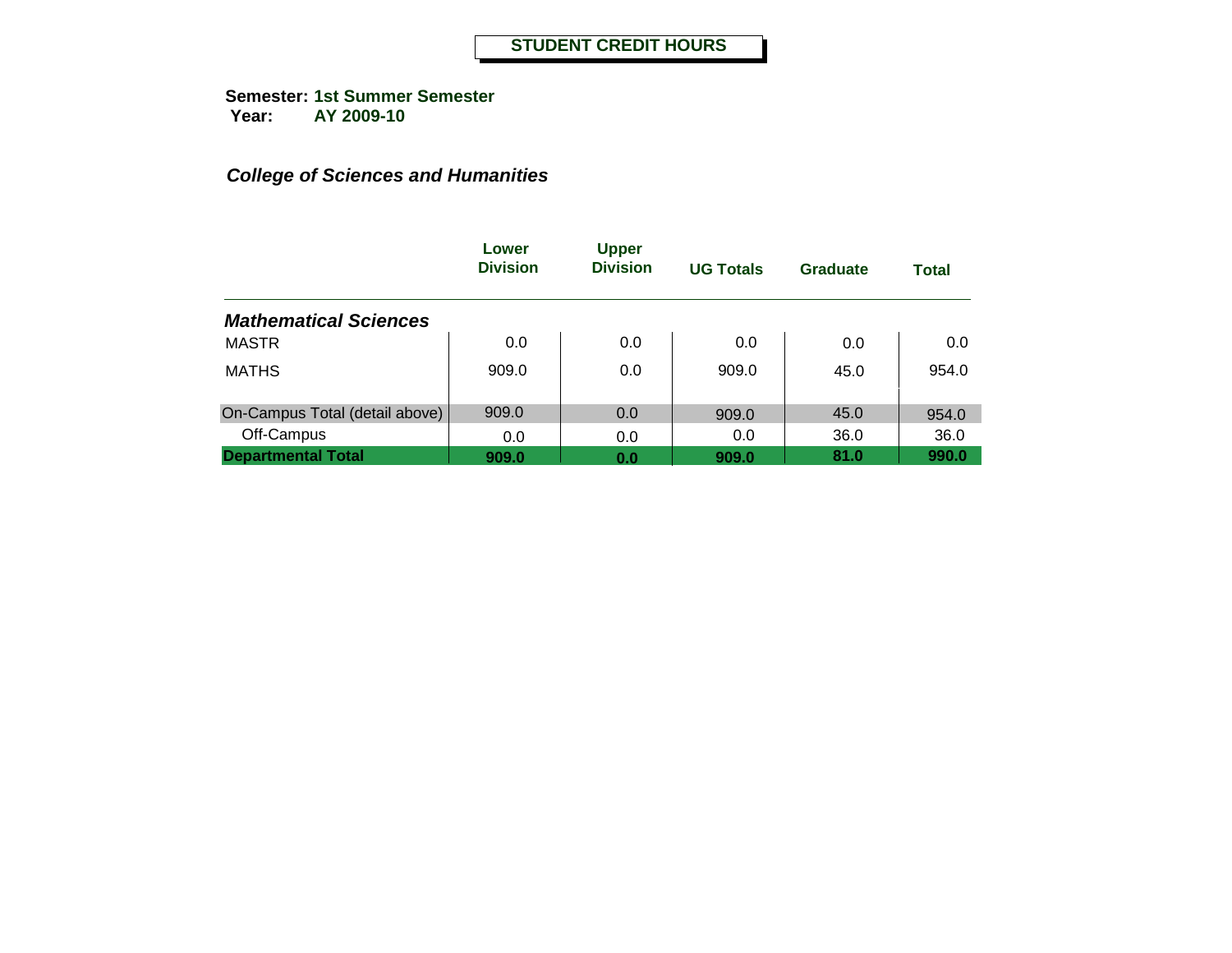|                                | Lower<br><b>Division</b> | <b>Upper</b><br><b>Division</b> | <b>UG Totals</b> | Graduate | <b>Total</b> |
|--------------------------------|--------------------------|---------------------------------|------------------|----------|--------------|
| <b>Natural Resources</b>       |                          |                                 |                  |          |              |
| <b>NREM</b>                    | 33.0                     | 0.0                             | 33.0             | 2.0      | 35.0         |
| On-Campus Total (detail above) | 33.0                     | 0.0                             | 33.0             | 2.0      | 35.0         |
| Off-Campus                     | 0.0                      | 36.0                            | 36.0             | 9.0      | 45.0         |
| <b>Departmental Total</b>      | 33.0                     | 36.0                            | 69.0             | 11.0     | 80.0         |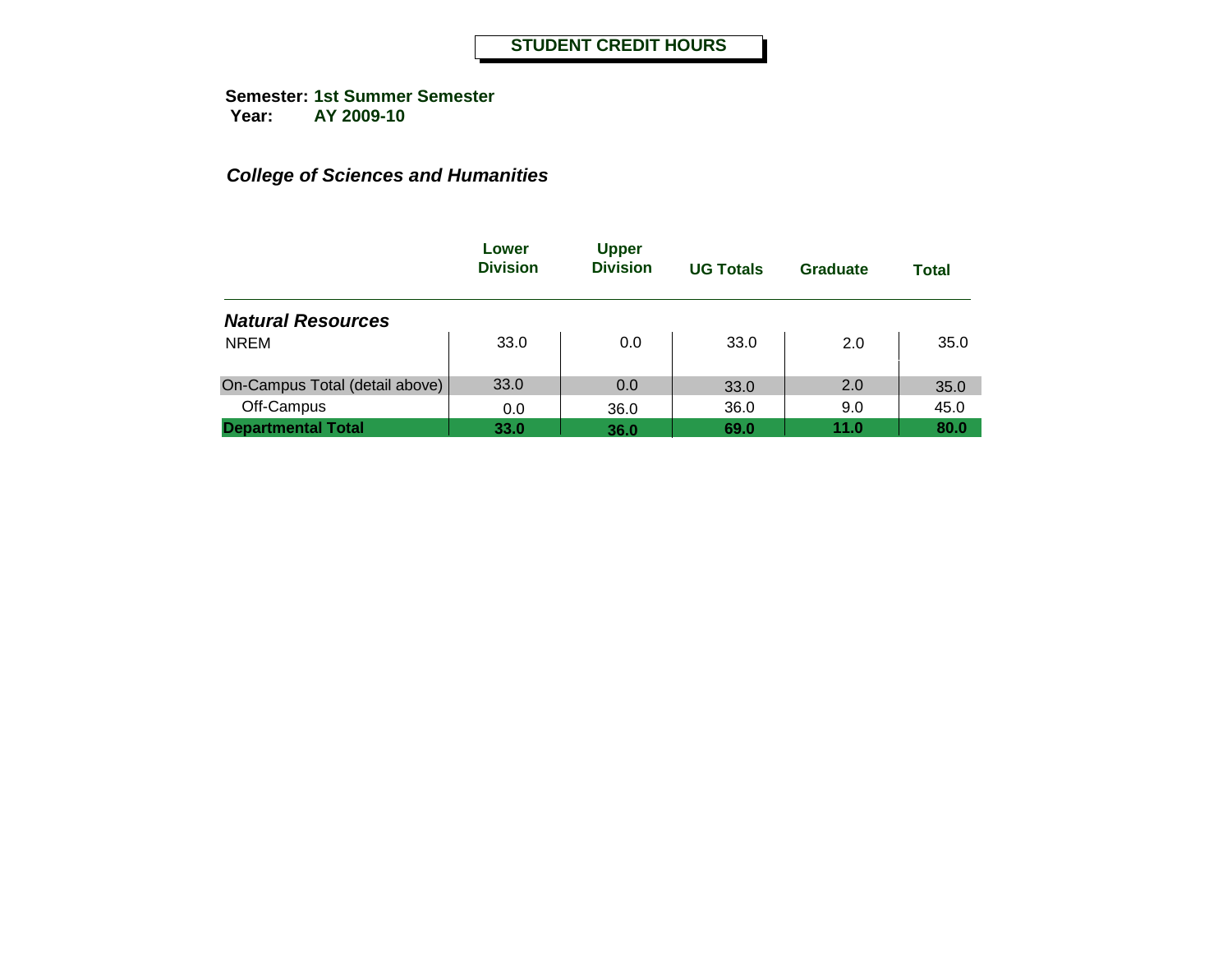**Semester: 1st Summer Semester Year: AY 2009-10**

|                                | Lower<br><b>Division</b> | <b>Upper</b><br><b>Division</b> | <b>UG Totals</b> | <b>Graduate</b> | <b>Total</b> |
|--------------------------------|--------------------------|---------------------------------|------------------|-----------------|--------------|
| <b>Philosophy</b>              |                          |                                 |                  |                 |              |
| PHIL                           | 39.0                     | 3.0                             | 42.0             | 0.0             | 42.0         |
| <b>RELST</b>                   | 75.0                     | 0.0                             | 75.0             | 0.0             | 75.0         |
| On-Campus Total (detail above) | 114.0                    | 3.0                             | 117.0            | 0.0             | 117.0        |
| Off-Campus                     | 0.0                      | 0.0                             | 0.0              | 0.0             | 0.0          |
| <b>Departmental Total</b>      | 114.0                    | 3.0                             | 117.0            | 0.0             | 117.0        |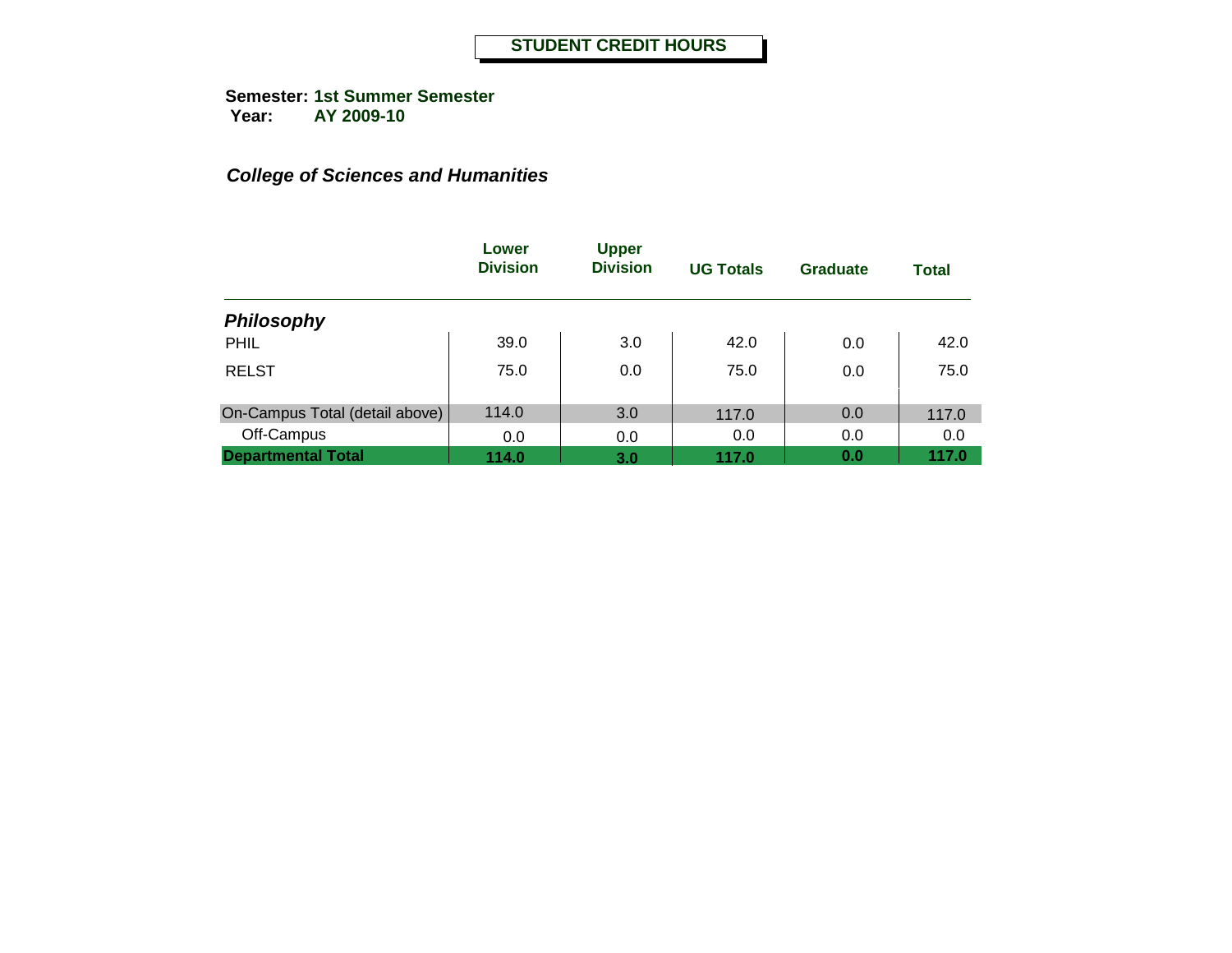**Semester: 1st Summer Semester Year: AY 2009-10**

|                                | Lower<br><b>Division</b> | <b>Upper</b><br><b>Division</b> | <b>UG Totals</b> | Graduate | <b>Total</b> |
|--------------------------------|--------------------------|---------------------------------|------------------|----------|--------------|
| <b>Physics &amp; Astronomy</b> |                          |                                 |                  |          |              |
| <b>ASTRO</b>                   | 66.0                     | 0.0                             | 66.0             | 0.0      | 66.0         |
| <b>PHYCS</b>                   | 236.0                    | 0.0                             | 236.0            | 13.0     | 249.0        |
| On-Campus Total (detail above) | 302.0                    | 0.0                             | 302.0            | 13.0     | 315.0        |
| Off-Campus                     | 0.0                      | 0.0                             | 0.0              | 0.0      | 0.0          |
| <b>Departmental Total</b>      | 302.0                    | 0.0                             | 302.0            | 13.0     | 315.0        |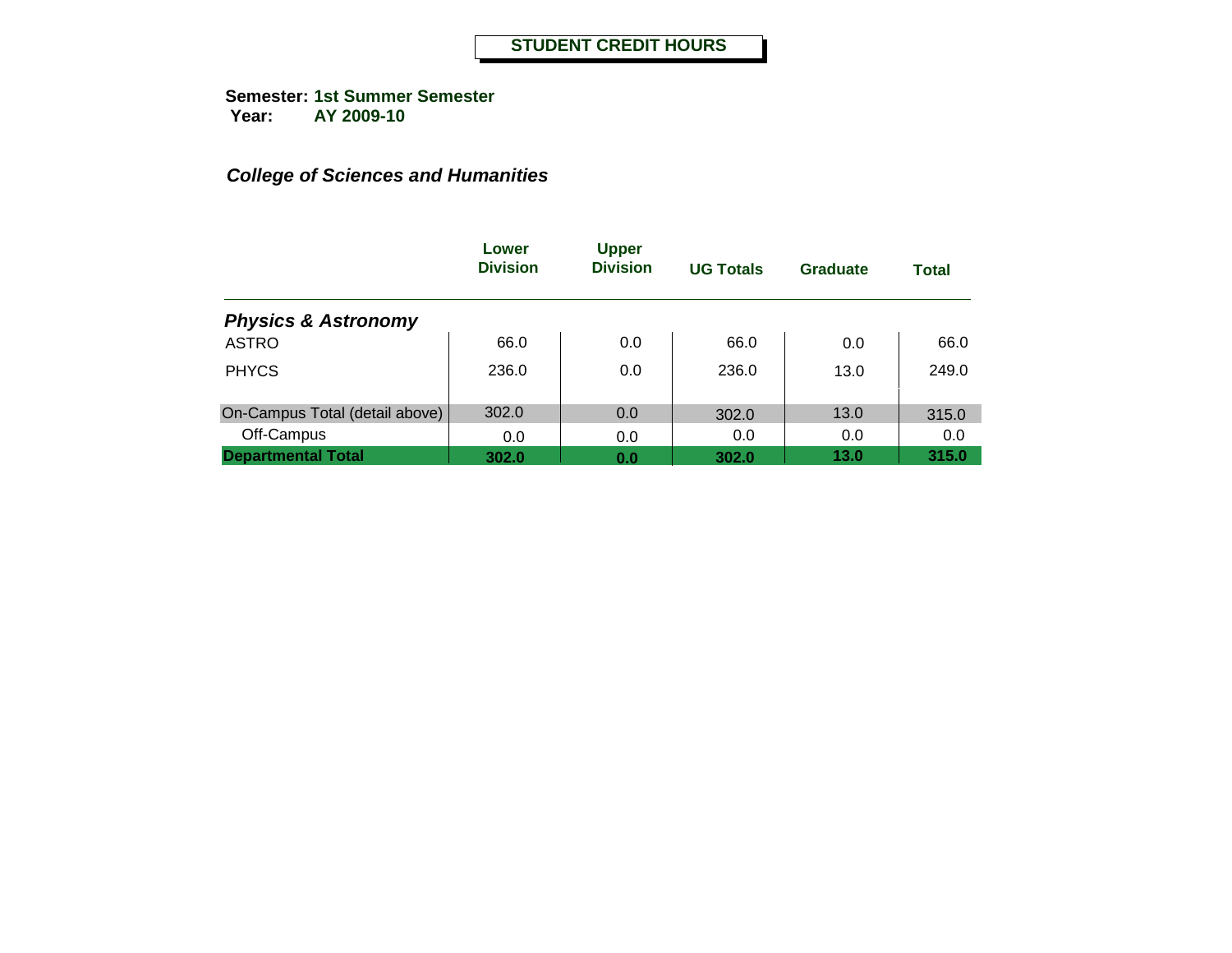**Semester: 1st Summer Semester Year: AY 2009-10**

|                                        | Lower<br><b>Division</b> | <b>Upper</b><br><b>Division</b> | <b>UG Totals</b> | <b>Graduate</b> | <b>Total</b> |
|----------------------------------------|--------------------------|---------------------------------|------------------|-----------------|--------------|
| <b>Physiology &amp; Health Science</b> |                          |                                 |                  |                 |              |
| <b>ANAT</b>                            | 84.0                     | 0.0                             | 84.0             | 0.0             | 84.0         |
| <b>HSC</b>                             | 246.0                    | 60.0                            | 306.0            | 6.0             | 312.0        |
| <b>PHYSL</b>                           | 0.0                      | 0.0                             | 0.0              | 27.0            | 27.0         |
| On-Campus Total (detail above)         | 330.0                    | 60.0                            | 390.0            | 33.0            | 423.0        |
| Off-Campus                             | 69.0                     | 0.0                             | 69.0             | 0.0             | 69.0         |
| <b>Departmental Total</b>              | 399.0                    | 60.0                            | 459.0            | 33.0            | 492.0        |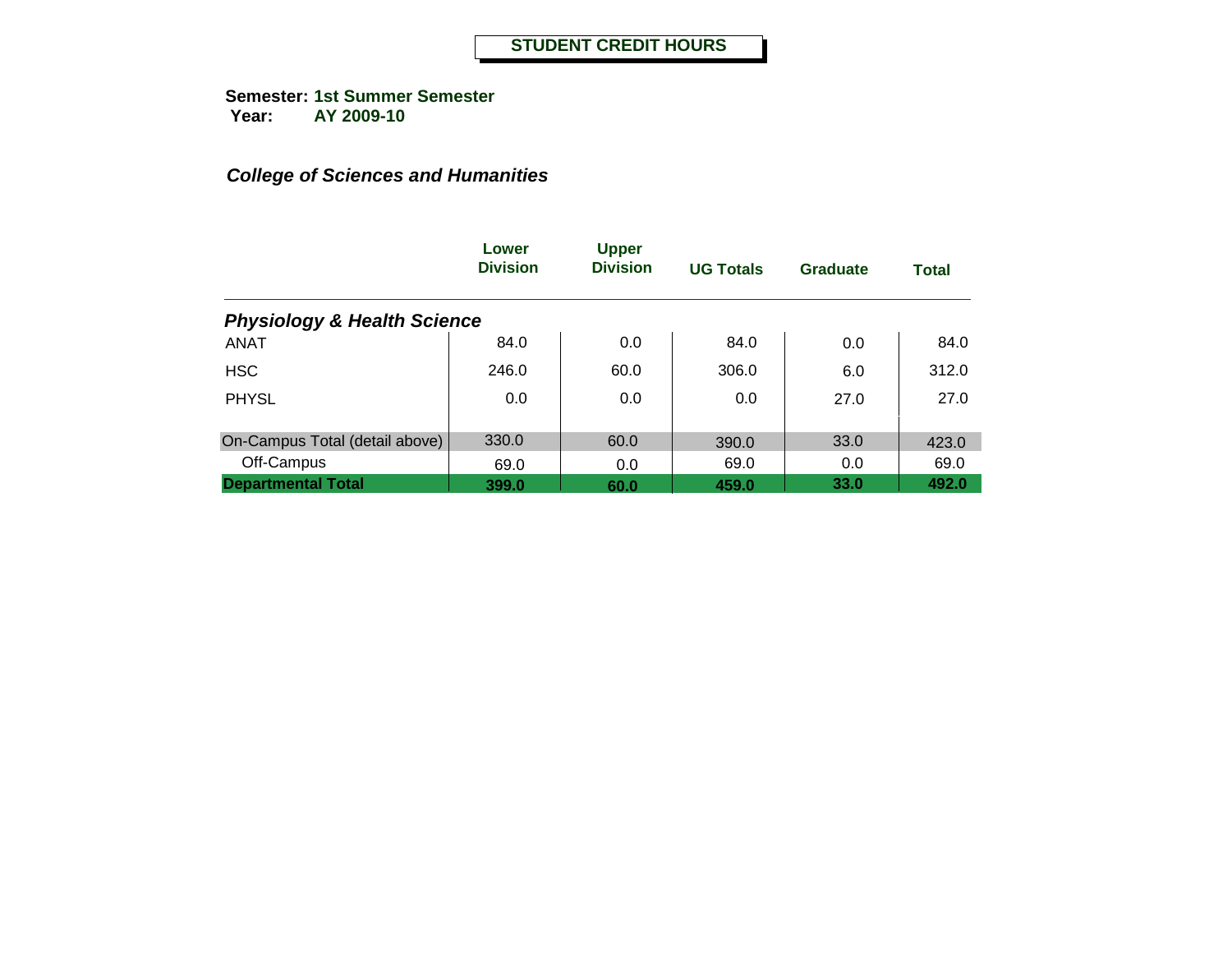|                                | Lower<br><b>Division</b> | <b>Upper</b><br><b>Division</b> | <b>UG Totals</b> | Graduate | <b>Total</b> |
|--------------------------------|--------------------------|---------------------------------|------------------|----------|--------------|
| <b>Political Science</b>       |                          |                                 |                  |          |              |
| <b>POLS</b>                    | 84.0                     | 42.0                            | 126.0            | 21.0     | 147.0        |
| On-Campus Total (detail above) | 84.0                     | 42.0                            | 126.0            | 21.0     | 147.0        |
| Off-Campus                     | 18.0                     | 0.0                             | 18.0             | 3.0      | 21.0         |
| <b>Departmental Total</b>      | 102.0                    | 42.0                            | 144.0            | 24.0     | 168.0        |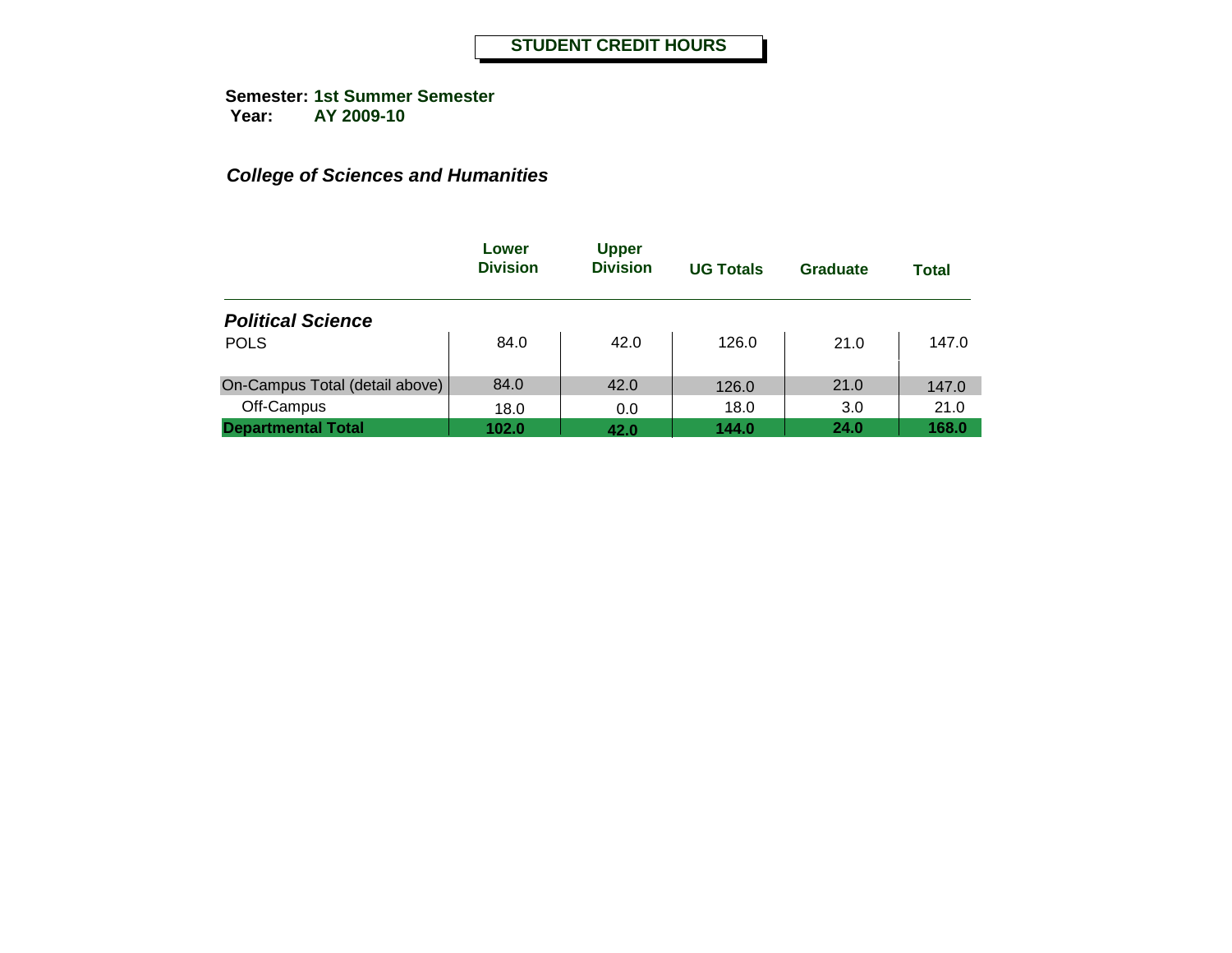**Semester: 1st Summer Semester Year: AY 2009-10**

|                                | Lower<br><b>Division</b> | <b>Upper</b><br><b>Division</b> | <b>UG Totals</b> | Graduate | <b>Total</b> |
|--------------------------------|--------------------------|---------------------------------|------------------|----------|--------------|
| <b>Psychological Science</b>   |                          |                                 |                  |          |              |
| <b>PSYSC</b>                   | 204.0                    | 123.0                           | 327.0            | 61.0     | 388.0        |
| <b>THES</b>                    | 0.0                      | 0.0                             | 0.0              | 12.0     | 12.0         |
| On-Campus Total (detail above) | 204.0                    | 123.0                           | 327.0            | 73.0     | 400.0        |
| Off-Campus                     | 0.0                      | 0.0                             | 0.0              | 0.0      | 0.0          |
| <b>Departmental Total</b>      | 204.0                    | 123.0                           | 327.0            | 73.0     | 400.0        |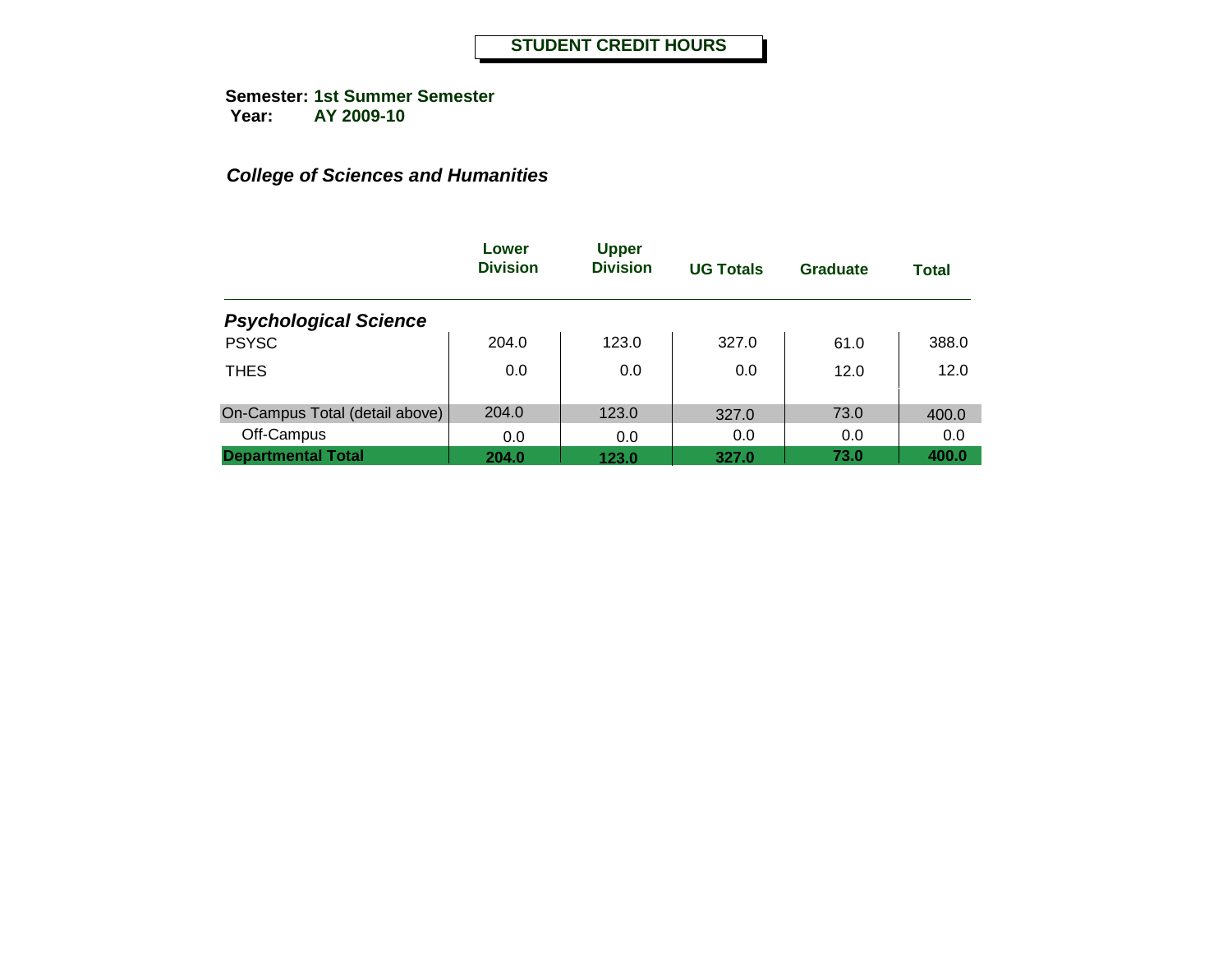|                                | Lower<br><b>Division</b> | <b>Upper</b><br><b>Division</b> | <b>UG Totals</b> | Graduate | <b>Total</b> |
|--------------------------------|--------------------------|---------------------------------|------------------|----------|--------------|
| Sociology                      |                          |                                 |                  |          |              |
| <b>SOC</b>                     | 45.0                     | 6.0                             | 51.0             | 9.0      | 60.0         |
| On-Campus Total (detail above) | 45.0                     | 6.0                             | 51.0             | 9.0      | 60.0         |
| Off-Campus                     | 0.0                      | 0.0                             | 0.0              | 0.0      | 0.0          |
| <b>Departmental Total</b>      | 45.0                     | 6.0                             | 51.0             | 9.0      | 60.0         |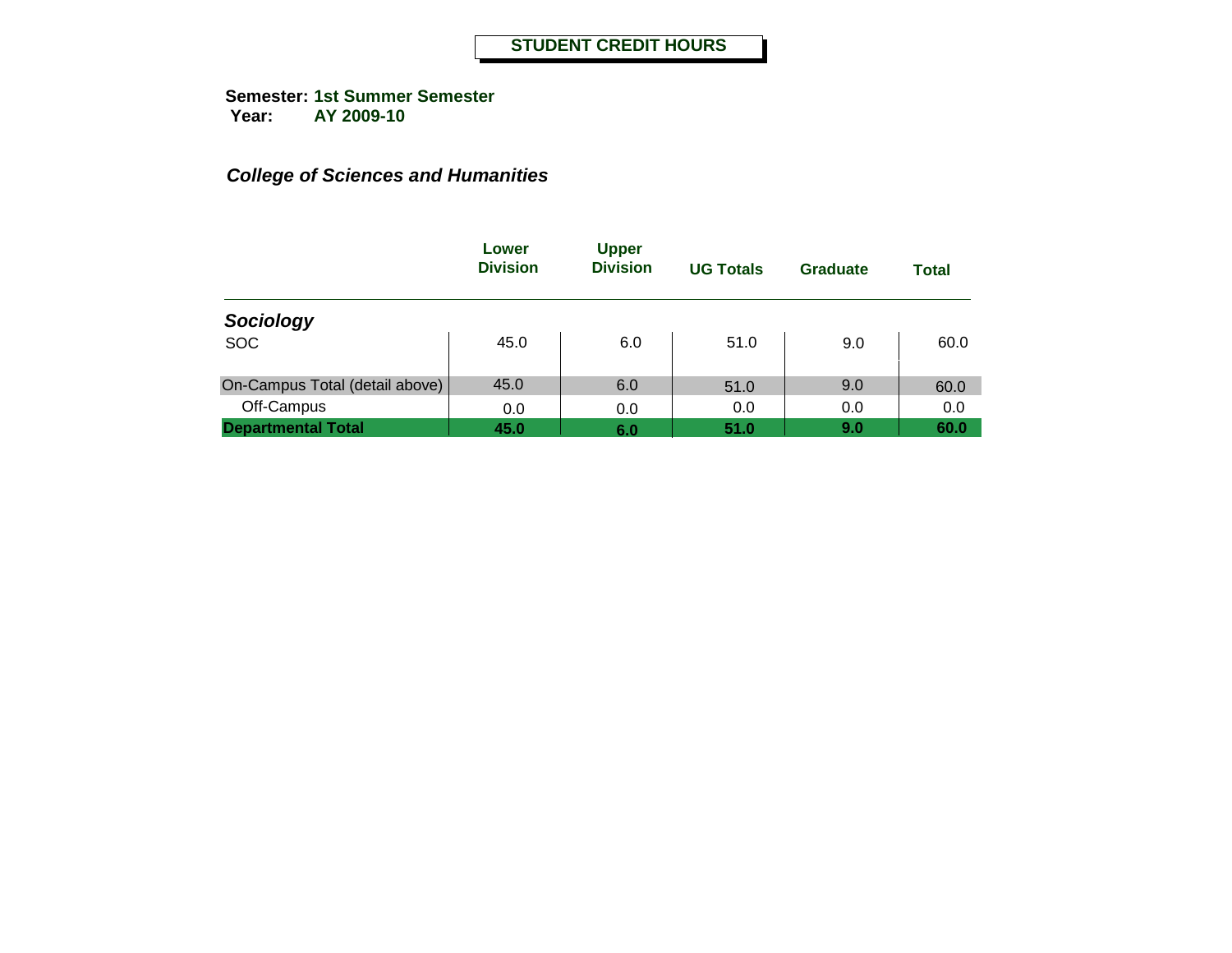|                                | Lower<br><b>Division</b> | <b>Upper</b><br><b>Division</b> | <b>UG Totals</b> | Graduate | <b>Total</b> |
|--------------------------------|--------------------------|---------------------------------|------------------|----------|--------------|
| <b>Social Work</b>             |                          |                                 |                  |          |              |
| <b>SOCWK</b>                   | 30.0                     | 45.0                            | 75.0             | 0.0      | 75.0         |
| On-Campus Total (detail above) | 30.0                     | 45.0                            | 75.0             | 0.0      | 75.0         |
| Off-Campus                     | 0.0                      | 0.0                             | 0.0              | 0.0      | 0.0          |
| <b>Departmental Total</b>      | 30.0                     | 45.0                            | 75.0             | 0.0      | 75.0         |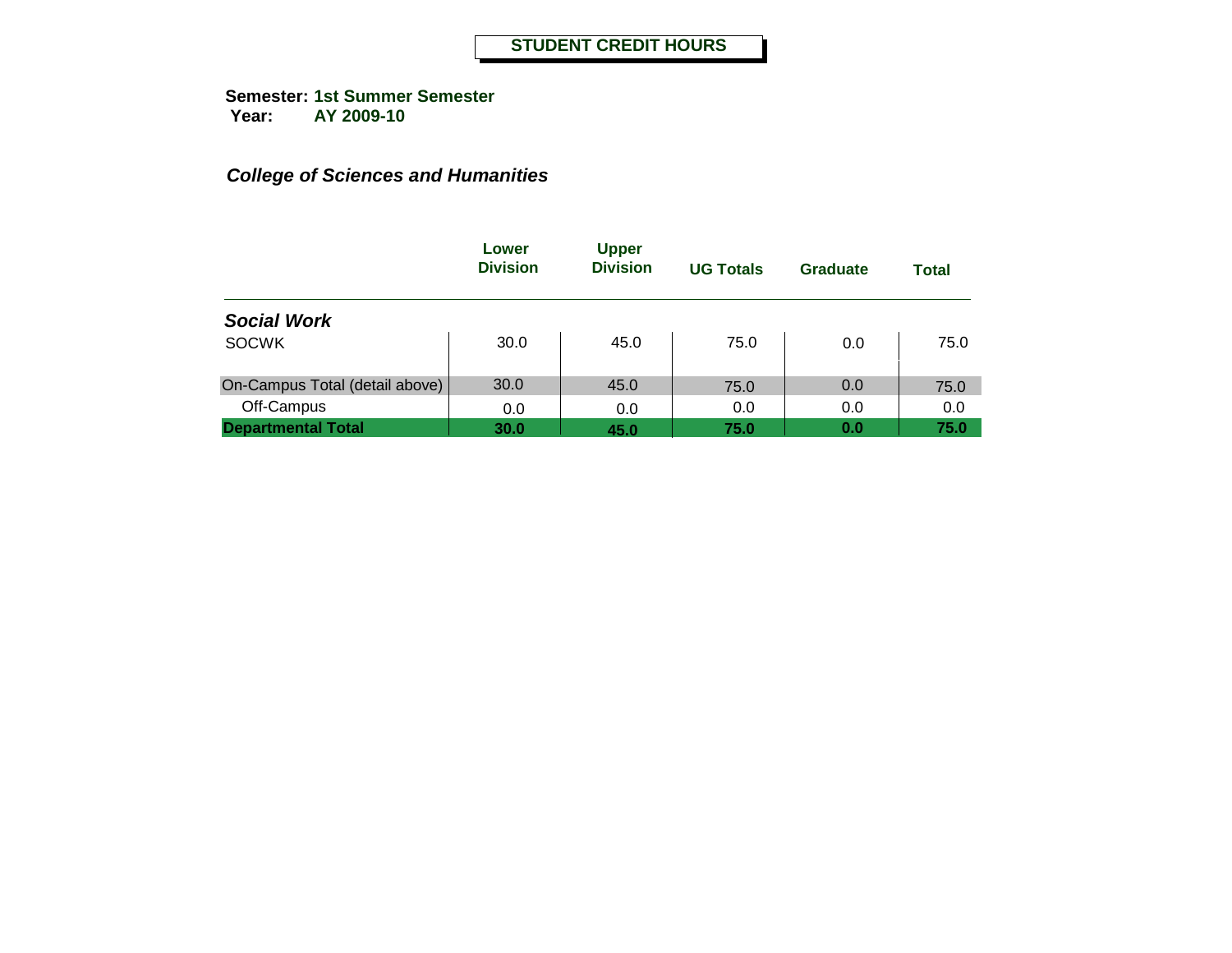**Semester: 1st Summer Semester Year: AY 2009-10**

|                                | Lower<br><b>Division</b> | <b>Upper</b><br><b>Division</b> | <b>UG Totals</b> | Graduate | Total |
|--------------------------------|--------------------------|---------------------------------|------------------|----------|-------|
| <b>Foreign Studies</b>         |                          |                                 |                  |          |       |
| <b>INTST</b>                   | 0.0                      | 0.0                             | 0.0              | 0.0      | 0.0   |
| On-Campus Total (detail above) | 0.0                      | 0.0                             | 0.0              | 0.0      | 0.0   |
| Off-Campus                     | 0.0                      | 42.0                            | 42.0             | 0.0      | 42.0  |
| <b>Departmental Total</b>      | 0.0                      | 42.0                            | 42.0             | 0.0      | 42.0  |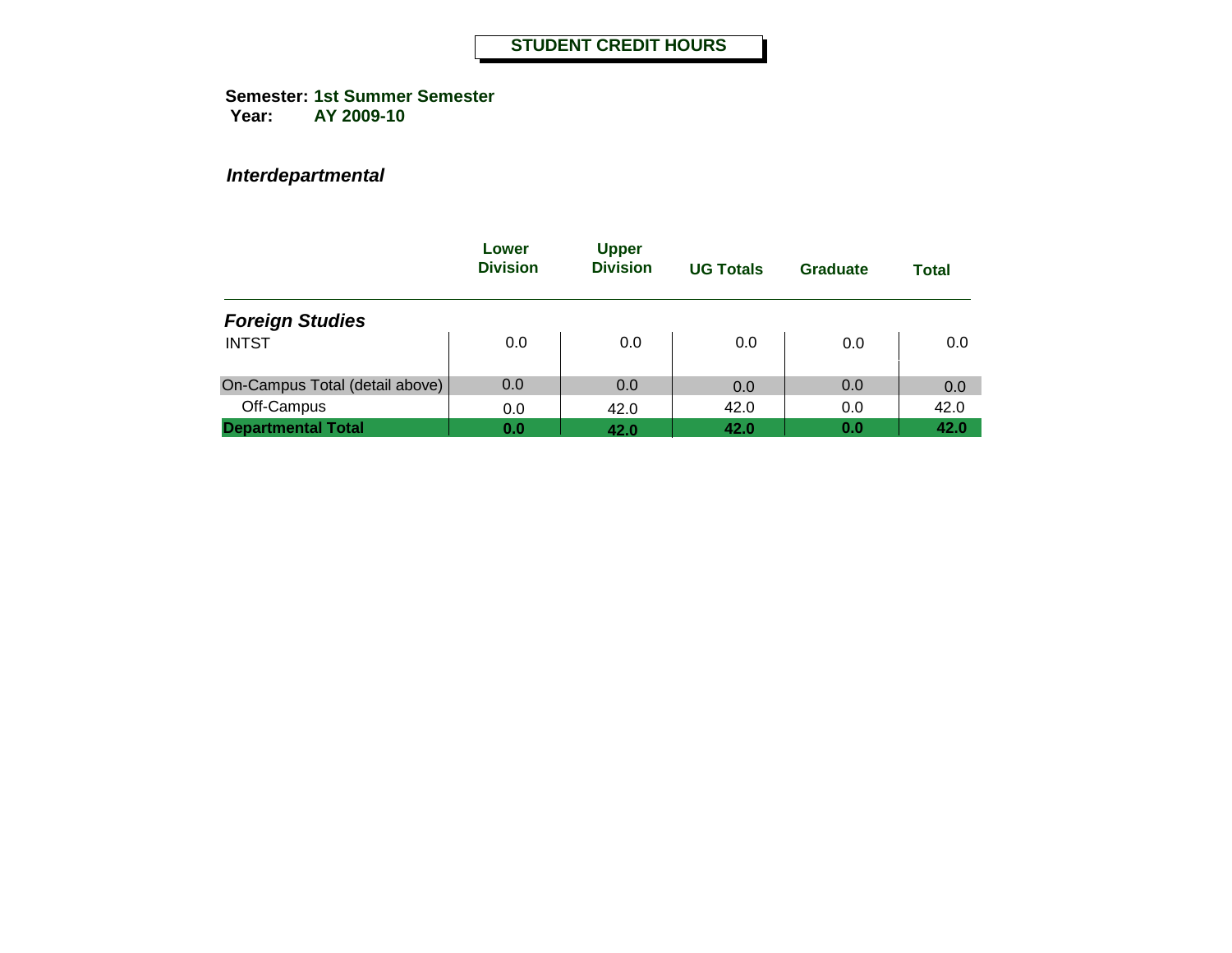**Semester: 1st Summer Semester Year: AY 2009-10**

|                                | Lower<br><b>Division</b> | <b>Upper</b><br><b>Division</b> | <b>UG Totals</b> | Graduate | Total |
|--------------------------------|--------------------------|---------------------------------|------------------|----------|-------|
| <b>Honors</b>                  |                          |                                 |                  |          |       |
| <b>HONRS</b>                   | 57.0                     | 32.0                            | 89.0             | 0.0      | 89.0  |
| On-Campus Total (detail above) | 57.0                     | 32.0                            | 89.0             | 0.0      | 89.0  |
| Off-Campus                     | 3.0                      | 7.0                             | 10.0             | 0.0      | 10.0  |
| <b>Departmental Total</b>      | 60.0                     | 39.0                            | 99.0             | 0.0      | 99.0  |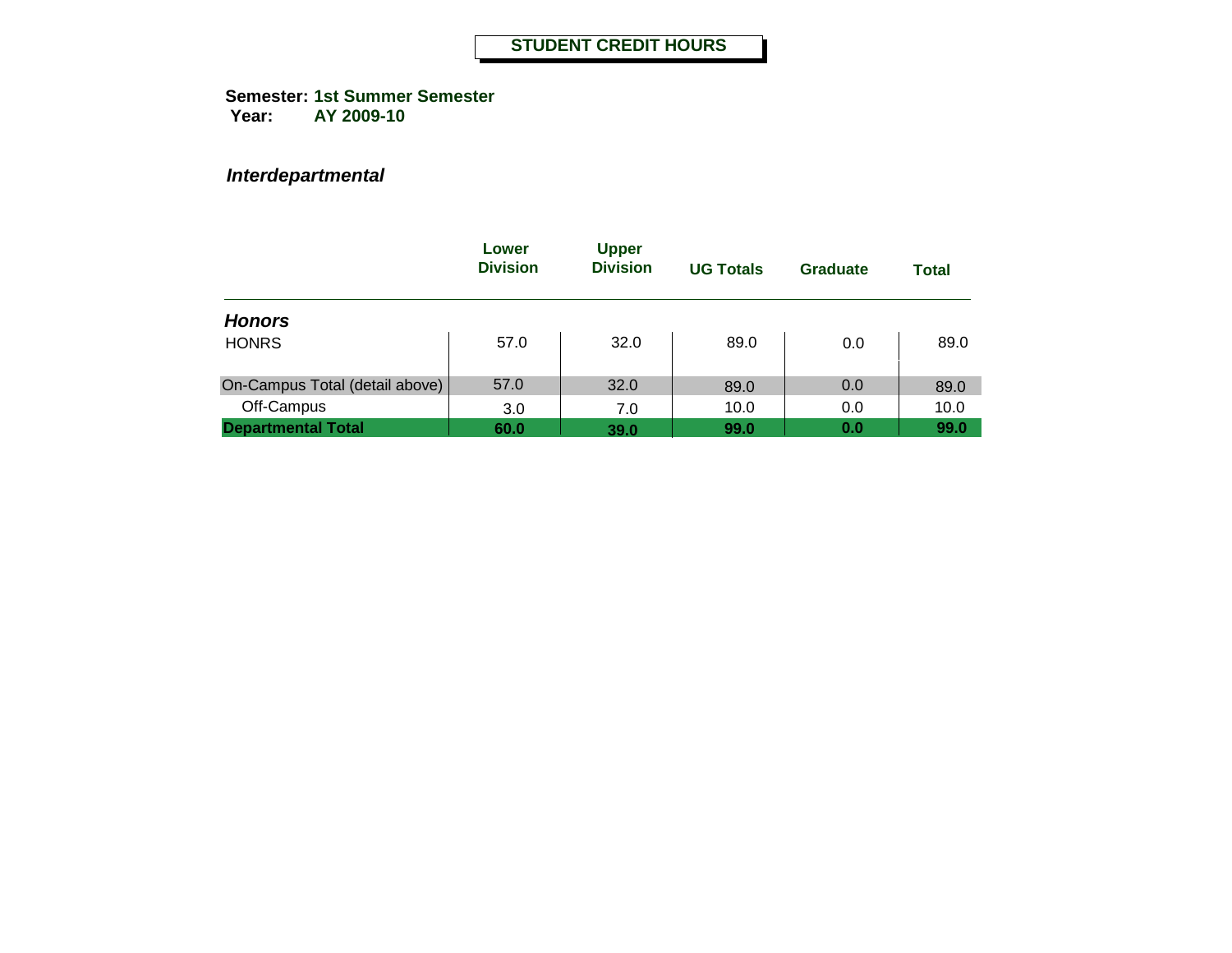**Semester: 1st Summer Semester Year: AY 2009-10**

|                                | Lower<br><b>Division</b> | <b>Upper</b><br><b>Division</b> | <b>UG Totals</b> | Graduate | <b>Total</b> |
|--------------------------------|--------------------------|---------------------------------|------------------|----------|--------------|
| <b>Interdepartmental</b>       |                          |                                 |                  |          |              |
| ID                             | 0.0                      | 0.0                             | 0.0              | 3.0      | 3.0          |
| <b>MASTR</b>                   | 0.0                      | 0.0                             | 0.0              | 0.0      | 0.0          |
| On-Campus Total (detail above) | 0.0                      | 0.0                             | 0.0              | 3.0      | 3.0          |
| Off-Campus                     | 0.0                      | 0.0                             | 0.0              | 0.0      | 0.0          |
| <b>Departmental Total</b>      | 0.0                      | 0.0                             | 0.0              | 3.0      | 3.0          |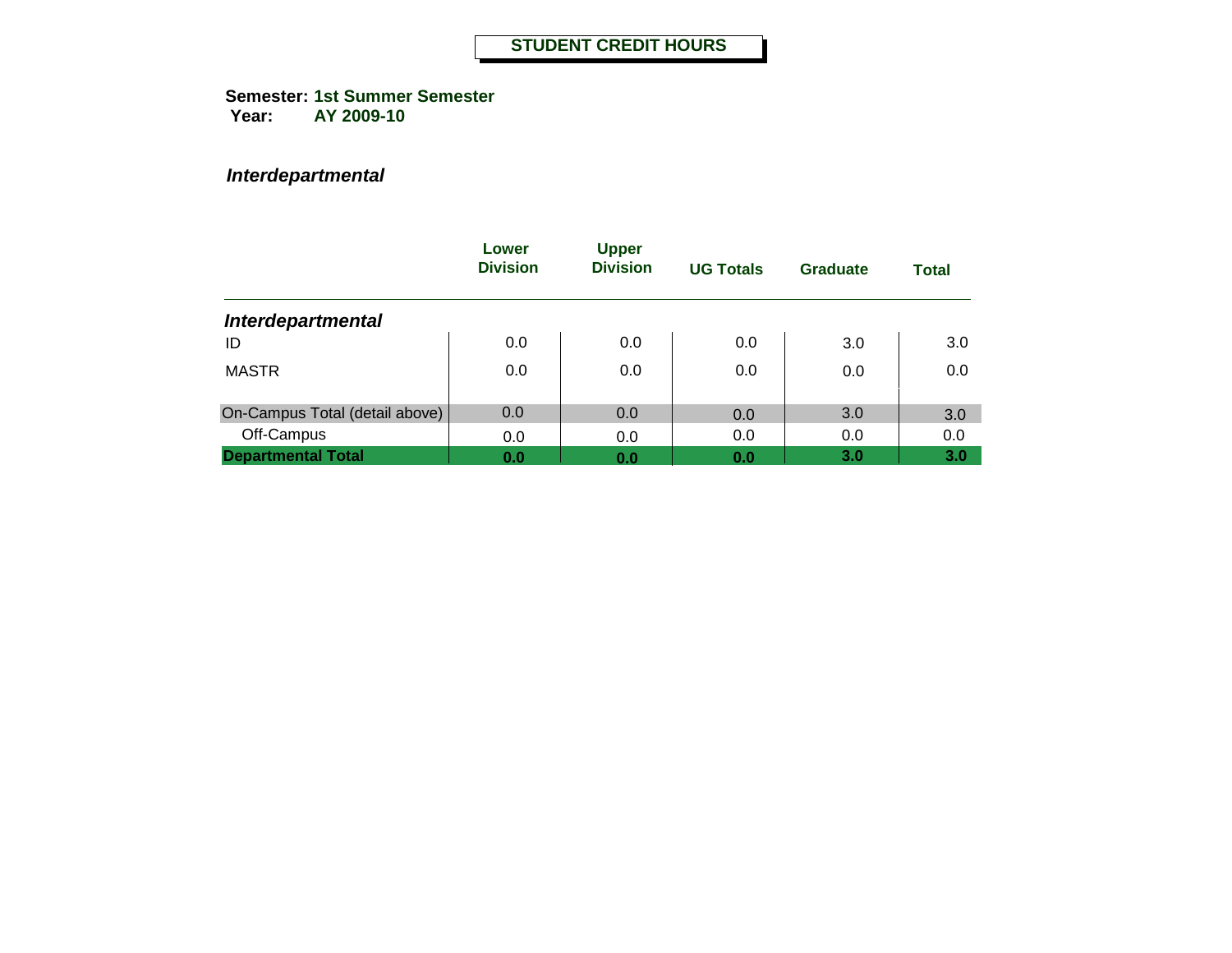**Semester: 1st Summer Semester Year: AY 2009-10**

|                                | Lower<br><b>Division</b> | <b>Upper</b><br><b>Division</b> | <b>UG Totals</b> | Graduate | Total |
|--------------------------------|--------------------------|---------------------------------|------------------|----------|-------|
| <b>University College</b>      |                          |                                 |                  |          |       |
| <b>INTST</b>                   | 0.0                      | 0.0                             | 0.0              | 0.0      | 0.0   |
| On-Campus Total (detail above) | 0.0                      | 0.0                             | 0.0              | 0.0      | 0.0   |
| Off-Campus                     | 0.0                      | 27.0                            | 27.0             | 0.0      | 27.0  |
| <b>Departmental Total</b>      | 0.0                      | 27.0                            | 27.0             | 0.0      | 27.0  |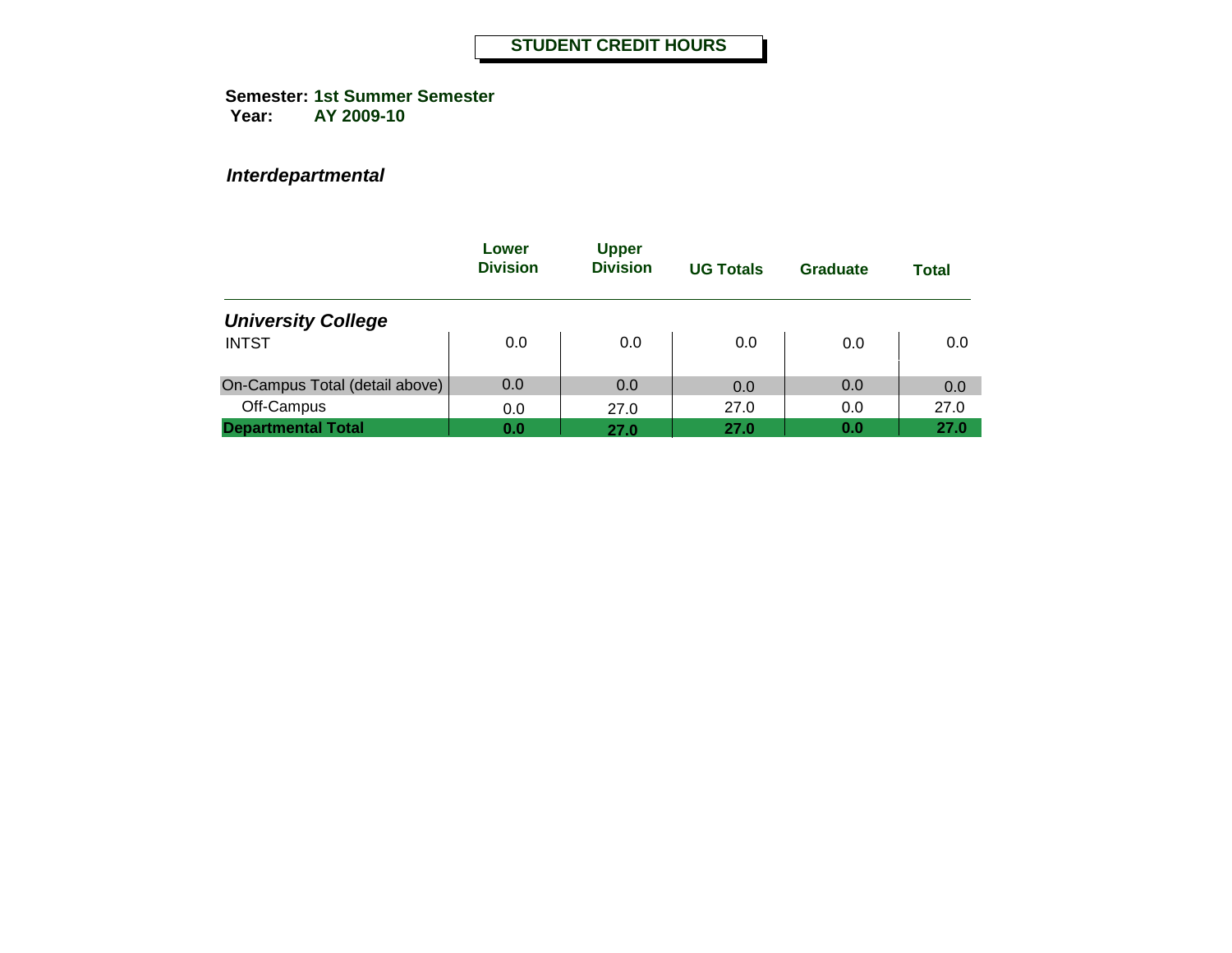**Semester: 1st Summer Semester Year: AY 2009-10**

|                                | Lower<br><b>Division</b> | <b>Upper</b><br><b>Division</b> | <b>UG Totals</b> | Graduate | <b>Total</b> |
|--------------------------------|--------------------------|---------------------------------|------------------|----------|--------------|
| <b>Counseling Psychology</b>   |                          |                                 |                  |          |              |
| <b>CPSY</b>                    | 0.0                      | 0.0                             | 0.0              | 293.0    | 293.0        |
| <b>DISS</b>                    | 0.0                      | 0.0                             | 0.0              | 5.0      | 5.0          |
| On-Campus Total (detail above) | 0.0                      | 0.0                             | 0.0              | 298.0    | 298.0        |
| Off-Campus                     | 0.0                      | 0.0                             | 0.0              | 27.0     | 27.0         |
| <b>Departmental Total</b>      | 0.0                      | 0.0                             | 0.0              | 325.0    | 325.0        |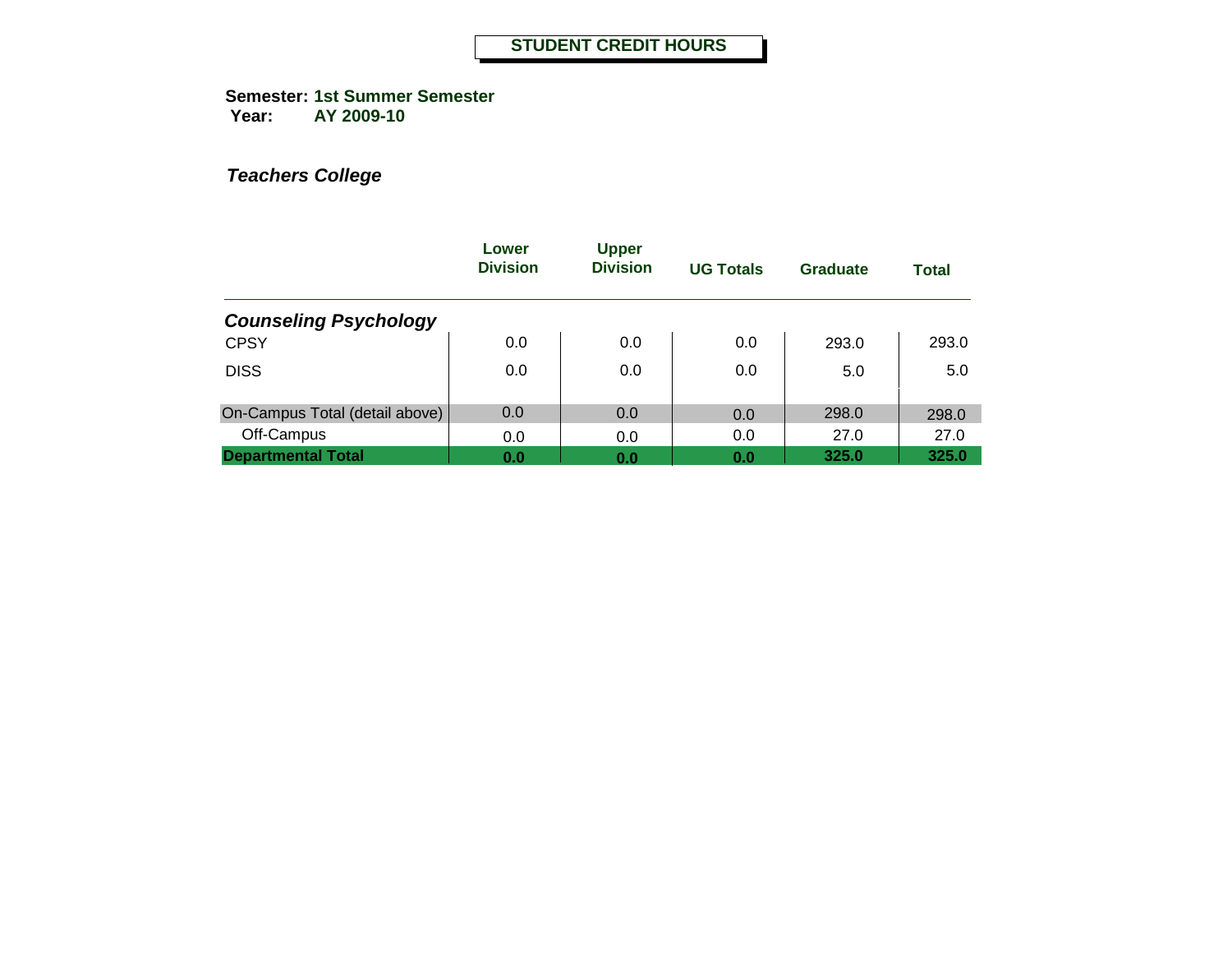**Semester: 1st Summer Semester Year: AY 2009-10**

|                                | Lower<br><b>Division</b> | <b>Upper</b><br><b>Division</b> | <b>UG Totals</b> | Graduate | <b>Total</b> |
|--------------------------------|--------------------------|---------------------------------|------------------|----------|--------------|
| <b>Elementary Education</b>    |                          |                                 |                  |          |              |
| <b>EDEL</b>                    | 0.0                      | 12.0                            | 12.0             | 0.0      | 12.0         |
| <b>EDRDG</b>                   | 0.0                      | 93.0                            | 93.0             | 0.0      | 93.0         |
| On-Campus Total (detail above) | 0.0                      | 105.0                           | 105.0            | 0.0      | 105.0        |
| Off-Campus                     | 0.0                      | 0.0                             | 0.0              | 0.0      | 0.0          |
| <b>Departmental Total</b>      | 0.0                      | 105.0                           | 105.0            | 0.0      | 105.0        |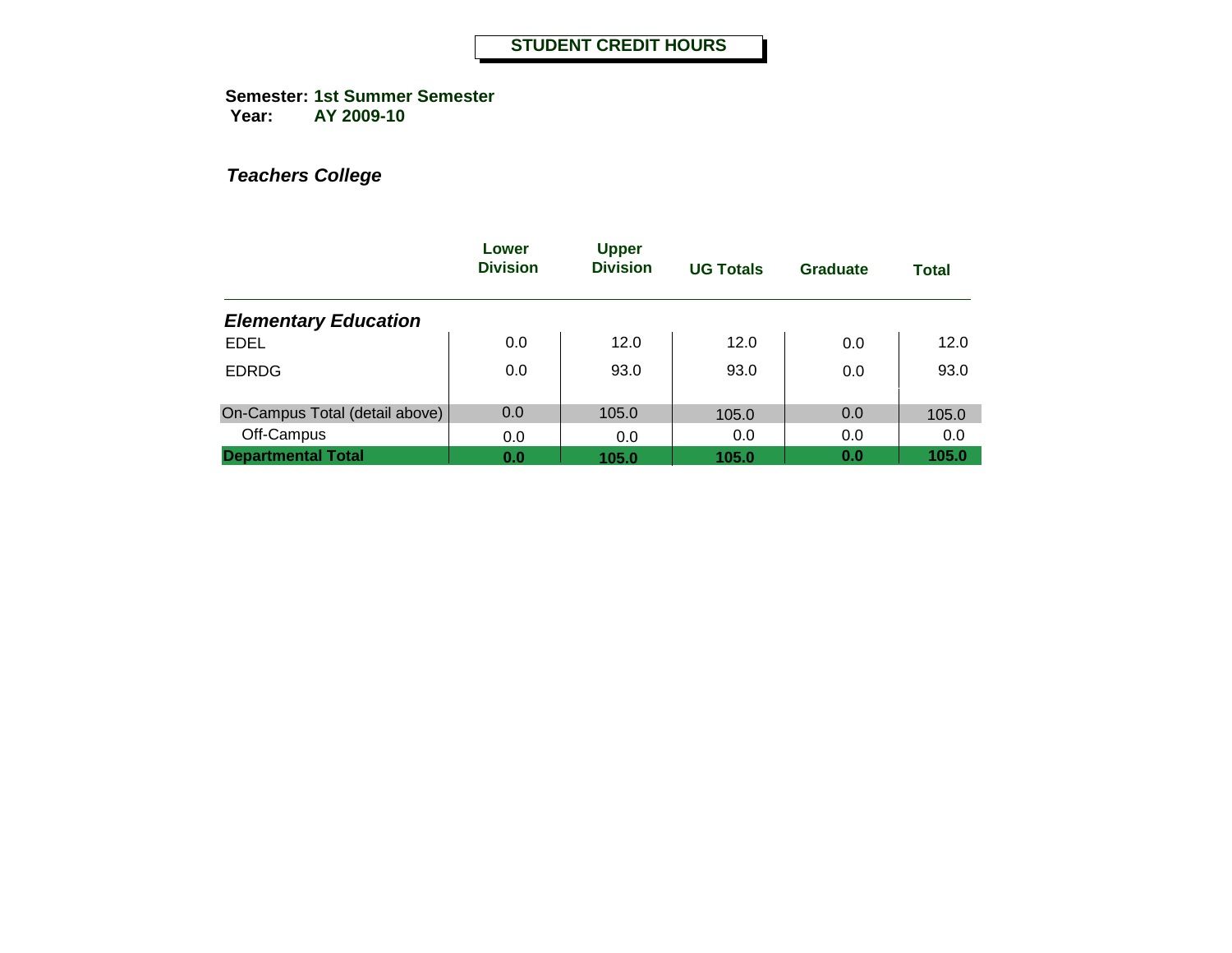**Semester: 1st Summer Semester Year: AY 2009-10**

|                                | Lower<br><b>Division</b> | <b>Upper</b><br><b>Division</b> | <b>UG Totals</b> | Graduate | <b>Total</b> |
|--------------------------------|--------------------------|---------------------------------|------------------|----------|--------------|
| <b>Educational Psychology</b>  |                          |                                 |                  |          |              |
| <b>DISS</b>                    | 0.0                      | 0.0                             | 0.0              | 11.0     | 11.0         |
| <b>EDPSY</b>                   | 0.0                      | 93.0                            | 93.0             | 99.0     | 192.0        |
| On-Campus Total (detail above) | 0.0                      | 93.0                            | 93.0             | 110.0    | 203.0        |
| Off-Campus                     | 30.0                     | 0.0                             | 30.0             | 513.0    | 543.0        |
| <b>Departmental Total</b>      | 30.0                     | 93.0                            | 123.0            | 623.0    | 746.0        |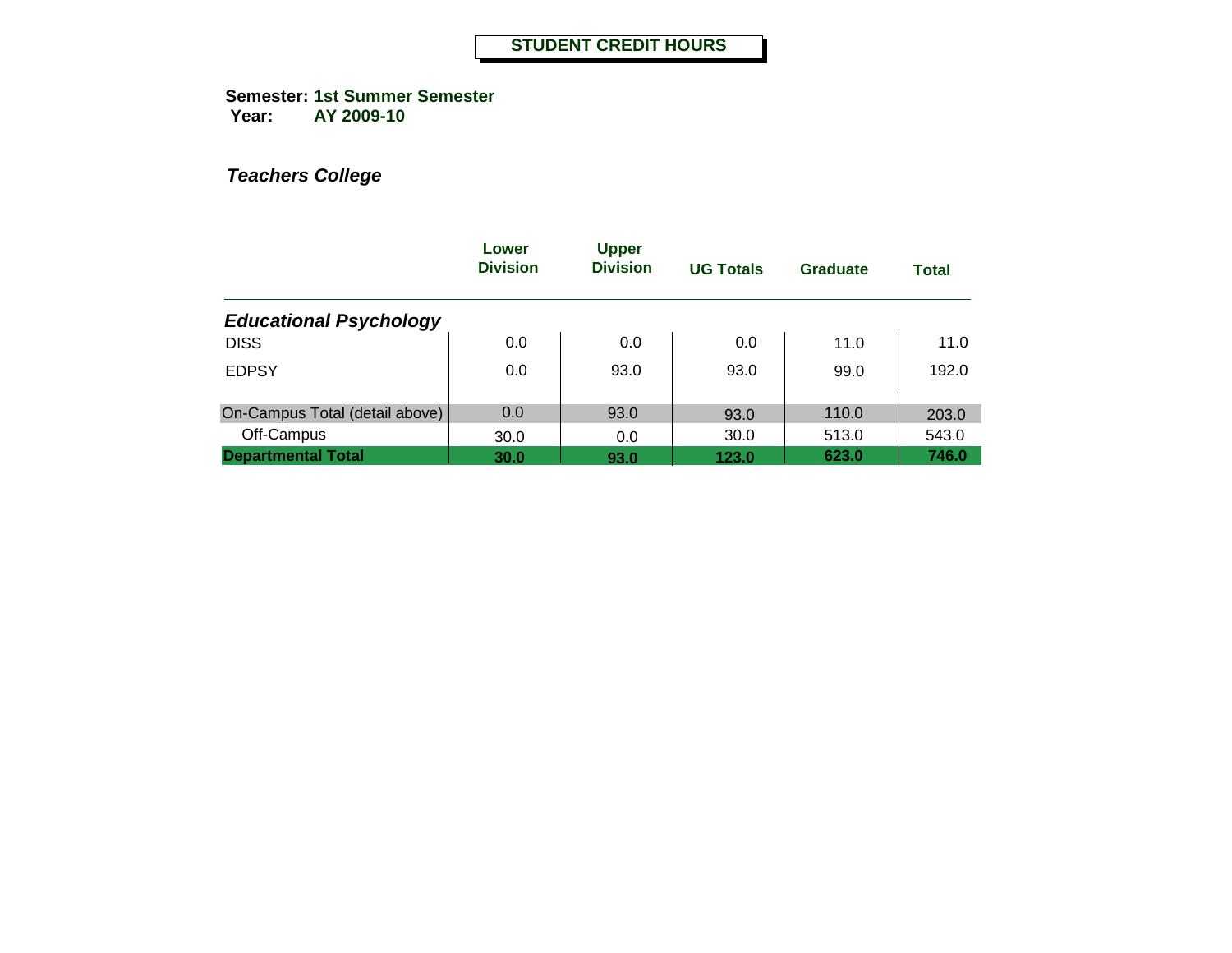**Semester: 1st Summer Semester Year: AY 2009-10**

|                                | Lower<br><b>Division</b> | <b>Upper</b><br><b>Division</b> | <b>UG Totals</b> | <b>Graduate</b> | <b>Total</b> |
|--------------------------------|--------------------------|---------------------------------|------------------|-----------------|--------------|
| <b>Educational Studies</b>     |                          |                                 |                  |                 |              |
| <b>CRPRJ</b>                   | 0.0                      | 0.0                             | 0.0              | 3.0             | 3.0          |
| <b>DISS</b>                    | 0.0                      | 0.0                             | 0.0              | 3.0             | 3.0          |
| <b>EDAC</b>                    | 0.0                      | 0.0                             | 0.0              | 30.0            | 30.0         |
| <b>EDFON</b>                   | 0.0                      | 147.0                           | 147.0            | 3.0             | 150.0        |
| <b>EDHI</b>                    | 0.0                      | 0.0                             | 0.0              | 198.0           | 198.0        |
| <b>EDMUL</b>                   | 0.0                      | 0.0                             | 0.0              | 9.0             | 9.0          |
| <b>EDSTU</b>                   | 0.0                      | 0.0                             | 0.0              | 63.0            | 63.0         |
| On-Campus Total (detail above) | 0.0                      | 147.0                           | 147.0            | 309.0           | 456.0        |
| Off-Campus                     | 0.0                      | 12.0                            | 12.0             | 513.0           | 525.0        |
| <b>Departmental Total</b>      | 0.0                      | 159.0                           | 159.0            | 822.0           | 981.0        |